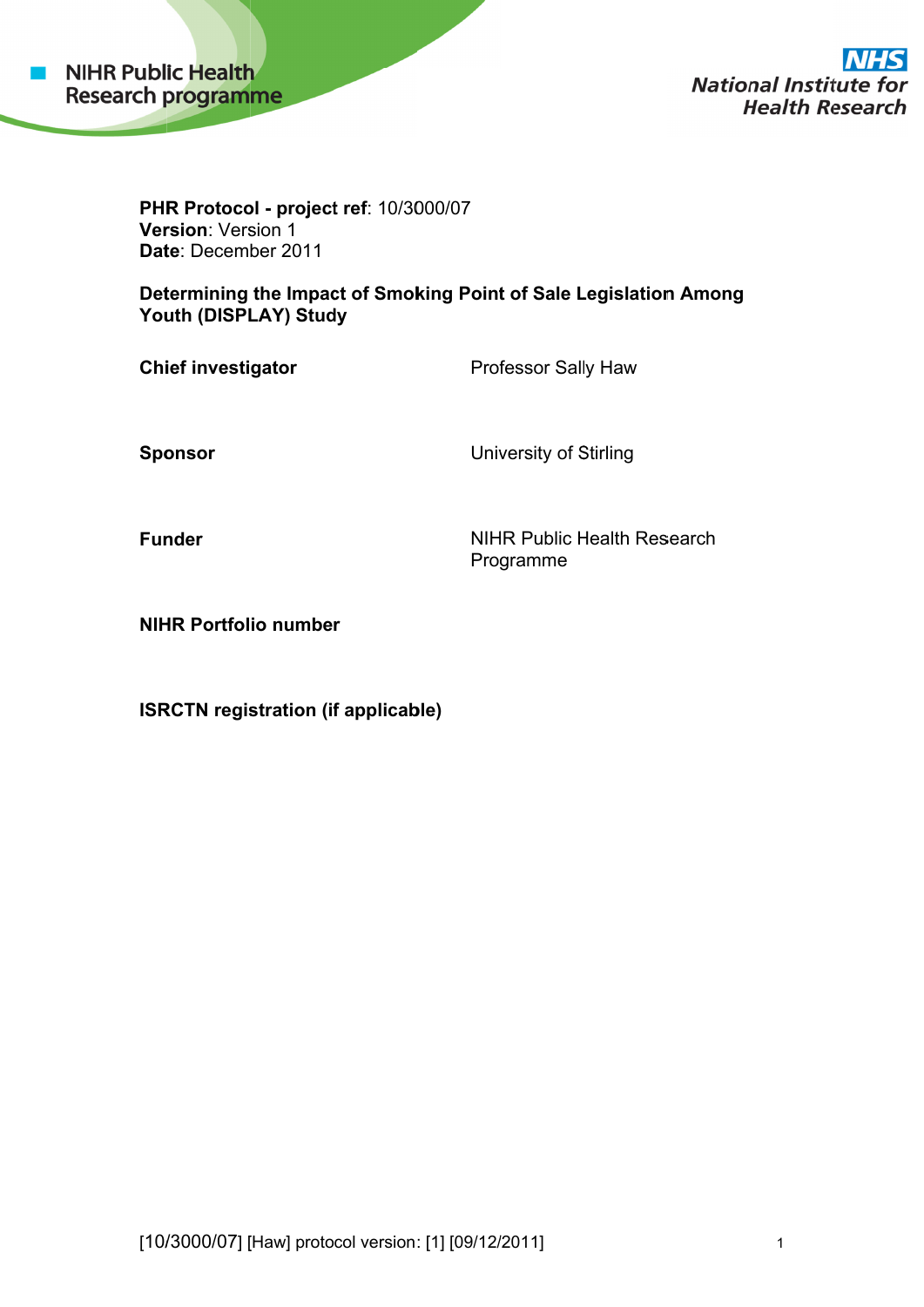# **Determining the Impact of Smoking Point of Sale Legislation Among Youth (DISPLAY) Study**

# **1. Aims/Objectives:**

The aims of the study are:

- To assess the impact of measures to ban on point of sale (POS) tobacco advertising contained in the Tobacco and Primary Medical Services (Scotland) Act 2010 (TPMS (Scotland) Act) on young people's exposure to tobacco advertising, their attitudes towards smoking and their smoking behaviour
- To identify any unintended consequences associated with the implementation of the legislation.

Our specific research questions are:

- 1. Does implementation of POS regulations in TPMS (Scotland) Act in i) supermarkets alone (partial ban); and ii) all tobacco retailers (complete ban) result in changes in exposure to tobacco advertising in young people aged 12 to 17 years?
- 2. Is a reduction in exposure to POS advertising associated with changes in brand awareness perceived accessibility of tobacco; perceived prevalence of youth smoking; susceptibility to smoking; and the incidence and prevalence of smoking in young people aged 12 to 17 years?
- 3. Is there any evidence of socio-economic patterning in any of the attitudinal or behavioural outcomes in young people?
- 4. What is the association between area-level deprivation and i) levels of POS tobacco advertising and availability of cigarettes pre- and postlegislation; or ii) enforcement of the legislation when implemented?
- 5. Is there any evidence of a dose-response relationship between changes in exposure to POS advertising and interim and longer-term outcome measures in young people?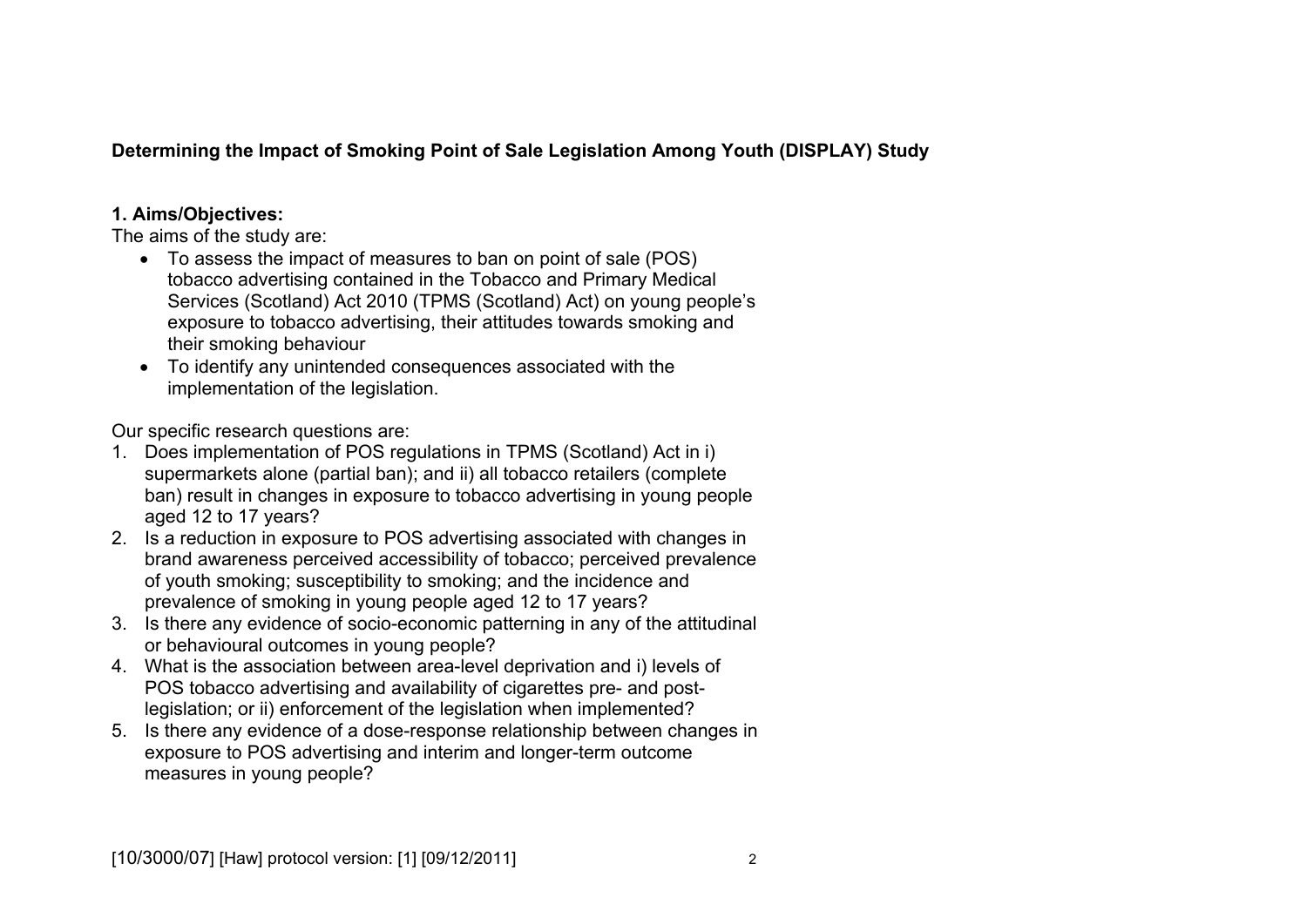- 6. Are there any unintended adverse consequences associated with the legislation, for example, an increase in cigarette purchases from blackmarket sources?
- 7. Is there any evidence of changes in POS advertising and marketing strategies in the lead up to implementation of measures in TPMS Act in either supermarkets or small retailers?

# **2. Background and Existing Research:**

Tobacco advertising and marketing activity has been shown to have a direct impact on adolescent smoking intentions, perceived smoking prevalence and youth smoking prevalence.<sup>1,2</sup> In addition, a dose–response relationship has been demonstrated between adolescent tobacco marketing awareness and smoking uptake. $3$  Following an EU directive<sup>4</sup>, the Tobacco Advertising and Promotion Act (TAPA), <sup>5</sup> which included measures that banned: advertising on billboards, cinemas and in print media: direct mail and on-pack promotions; brand sharing; and international tobacco sponsorship was implemented in the UK between 2003 and 2005 Therefore, point of sale (POS) advertising in tobacco retail outlets is, now, one of the few remaining ways in which the tobacco industry can promote their products. The gantries used to display tobacco products are usually supplied by the tobacco industry and sited in prominent in-store positions, most often at check outs, with products positioned in such a way to obscure health warnings.<sup>6</sup>

The Tobacco and Primary Medical Services (Scotland) Act 2010 7 includes provisions that prohibit POS advertising of tobacco products (Section 1). We believe that the Scottish legislation, which aims to reduce exposure to tobacco advertising and related marketing activity, has the potential to have a significant impact on youth smoking behaviour. A recent systematic review <sup>8</sup> found that, in children, POS displays increase: susceptibility to smoking; experimentation; and initiation into smoking. These displays may also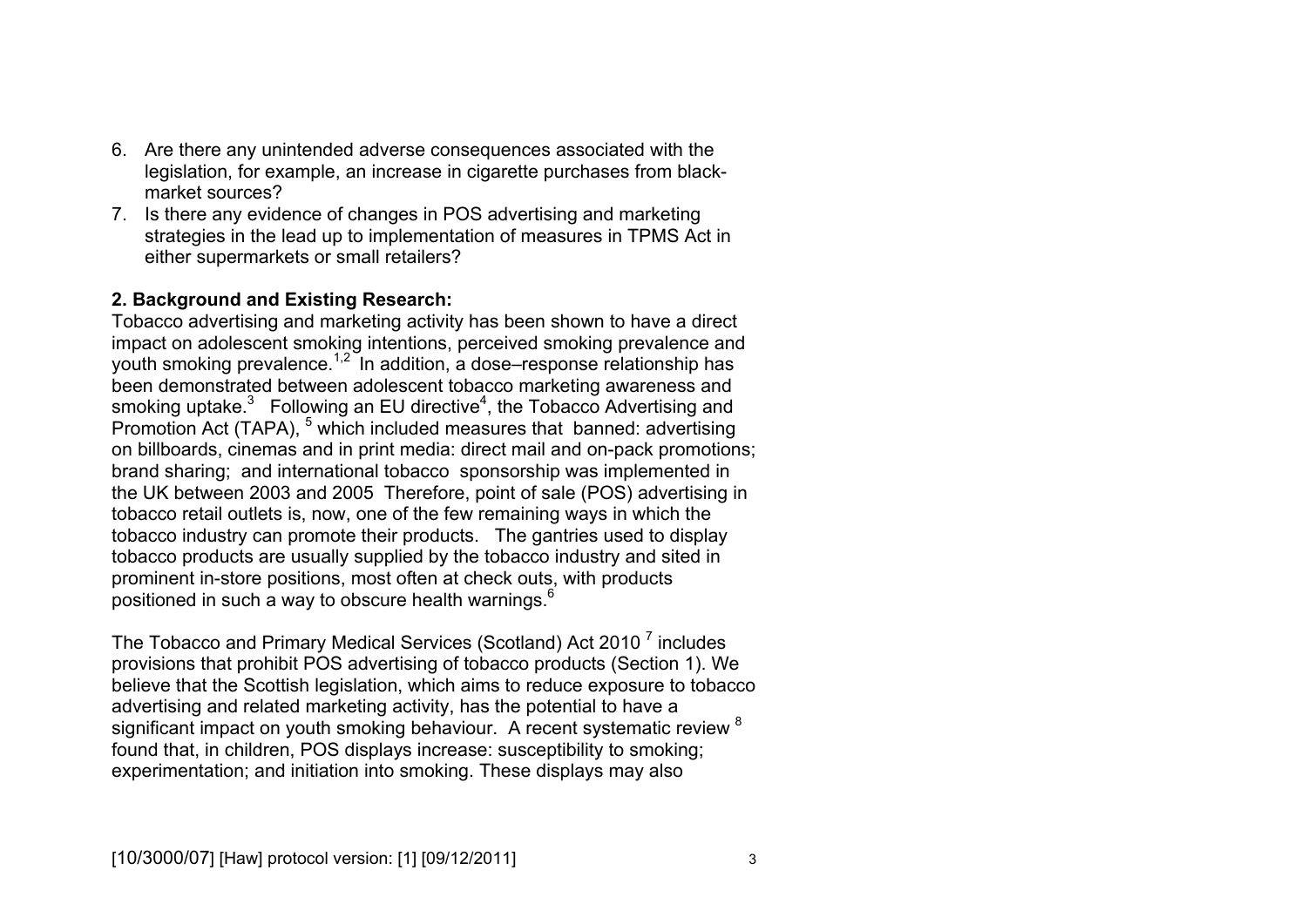influence perceived prevalence of smoking and the perception that tobacco products are easily obtained and are a 'normal' product. Studies of adults also suggest that POS advertising increase impulse cigarette purchases.<sup>9</sup> Positioning of POS displays may also be important, in that cigarette retailers located in communities with a high proportion of children, have been shown to be more likely to display cigarettes near children's products.<sup>10</sup> POS marketing in school neighbourhoods has also been shown to be associated with school smoking prevalence.<sup>11</sup>

There are a growing number of jurisdictions, including Ireland, Iceland, Thailand, and some provinces and territories in Canada<sup>12</sup>, where POS bans have been introduced but few studies of the impact of POS bans have yet been conducted. An exception is a study of the Irish legislation,  $12$  which found that very high levels of compliance (97%) were accompanied by increasing support for the law, a reduction in recall of displays among both adults (49% to 22%; p<0.001) and young people (81% to 22%; p<0.001), a reduction in perceived youth smoking prevalence among young people, and an increase in beliefs that the law made it easier for adults to quit smoking or for children not to smoke. The study failed to find a reduction in smoking prevalence either among young people or adults. However, the short follow-up period (one month) and the small sample sizes, particularly for young people (n=214) made it unlikely that a reduction in smoking prevalence would be detected and prevents any conclusions about the longer-term impacts of the Irish legislation being drawn.

#### **3. Need:**

The implementation of the new legislation presents a unique opportunity to assess the impact of public health policy on smoking behaviour in children. Youth smoking is a major public health problem in Scotland with many young people, particularly those from most deprived areas, going on to become adult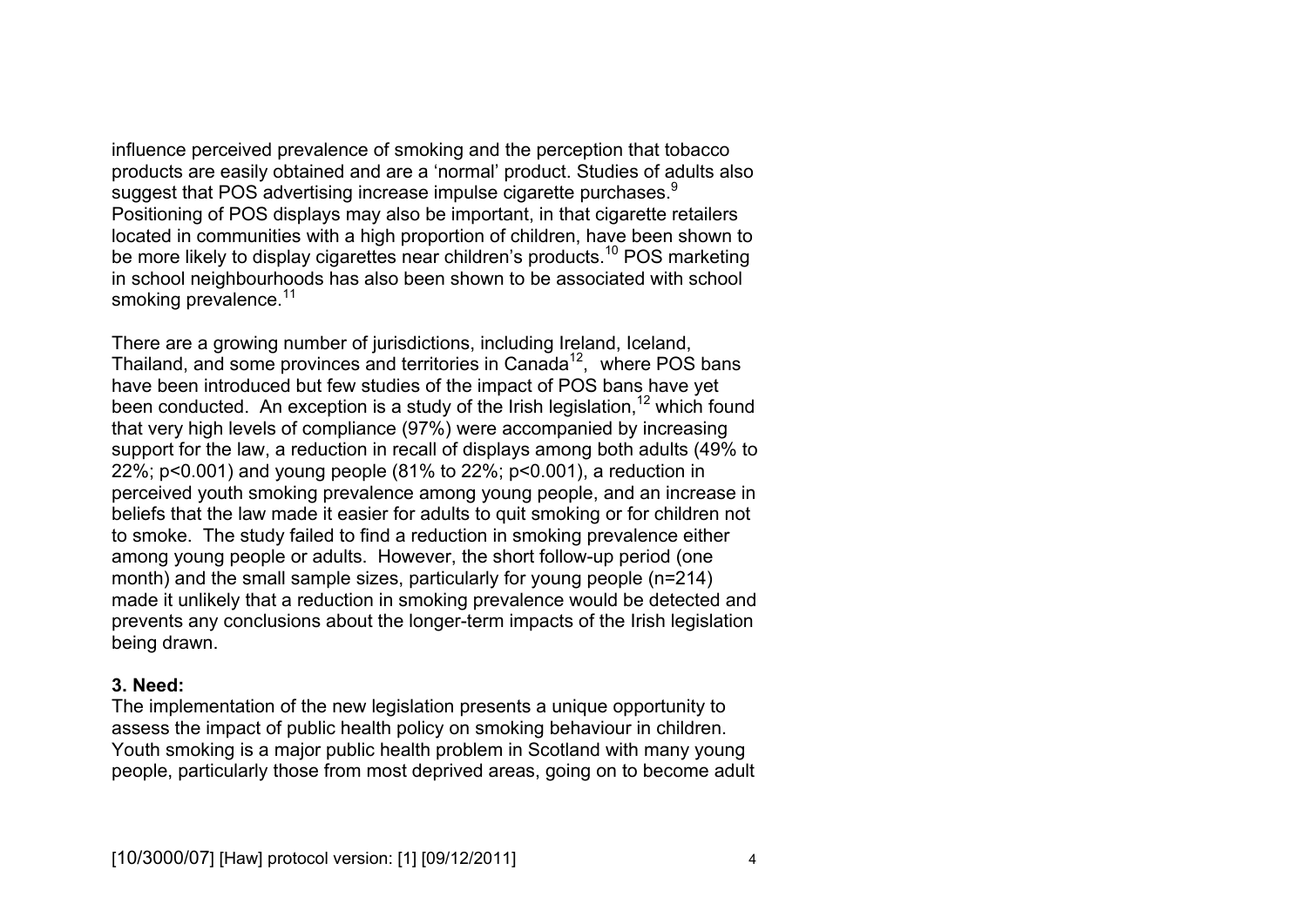and life-long smokers - a major cause of the very large and continuing health inequalities in this country.<sup>13</sup> We have designed a multi-component study which will address some key evidence gaps in understanding of both the impact of, and any unintended consequences of prohibiting point of sale tobacco advertising. To our knowledge, there are published data for only one evaluation of similar legislation.

The study is highly relevant in policy terms at a local, national and international level. The outcomes from the evaluation will be fed back to local and national policy makers according to an agreed timetable. First, interim findings about compliance will help support and enhance enforcement activity. Second, robust outcome data will support the development and implementation of effective tobacco control measures in other jurisdictions. From our experience of developing a robust evaluation of Scotland's smoke-free legislation<sup>14</sup>, quasiexperimental evaluations have the potential to influence the development of effective tobacco control measures in other jurisdictions. This study will also allow us to examine potential *unintended consequences* of the legislation - for example, an increase in POS advertising in the period leading up to the legislation, or an increase in purchase of black market tobacco postlegislation.

## **4. Methods:**

# *a. Setting*

The setting is 4 communities in Scotland.

# *b. Design*

Compared with many public health policy interventions, the POS legislation is a relatively simple intervention. However, it is anticipated that it will have multiple outcomes in three key areas, the retail environment; young people's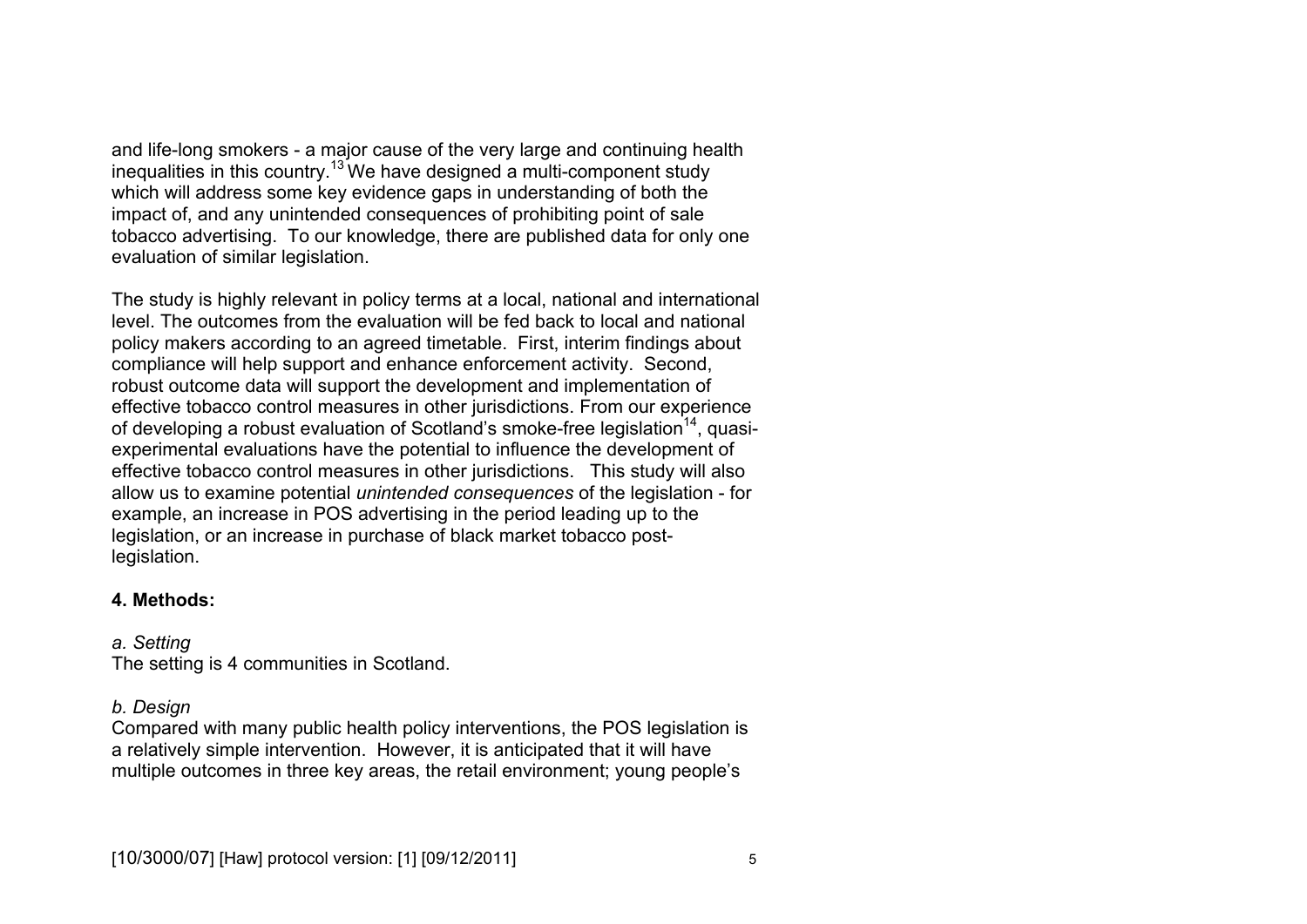attitudes and behaviour; and marketing strategies of the tobacco industry. Therefore, we have developed a complex evaluation with multiple components.

We will conduct a multi-modal before and after study using mixed methods in four purposively selected communities with data collection at baseline and longitudinal follow-up for four years. For the purposes of the study, community is defined as the catchment areas of schools selected for study. Schools will be selected to reflect two levels of urbanisation (urban vs. small town) and two levels of social deprivation (high vs. medium, low). Deprivation will be assessed using the Scottish Index of Multiple Deprivation (SIMD) scores for each school catchment area and the proportion of children receiving free school meals. There are four main components to the study. In each of the four communities, at baseline and for four follow-up years, there will be:

- Annual mapping of tobacco retail outlets.
- Annual tobacco advertising and marketing audits of i) all tobacco retail outlets most used by young people and ii) a panel of tobacco retailers, (with additional follow ups immediately post-legislation implementation in May 2013 in supermarkets and May 2015 in all retail outlets to assess compliance).
- Annual cross-sectional school surveys of school children, with embedded cohorts.
- Annual focus group interviews with purposive samples of school children.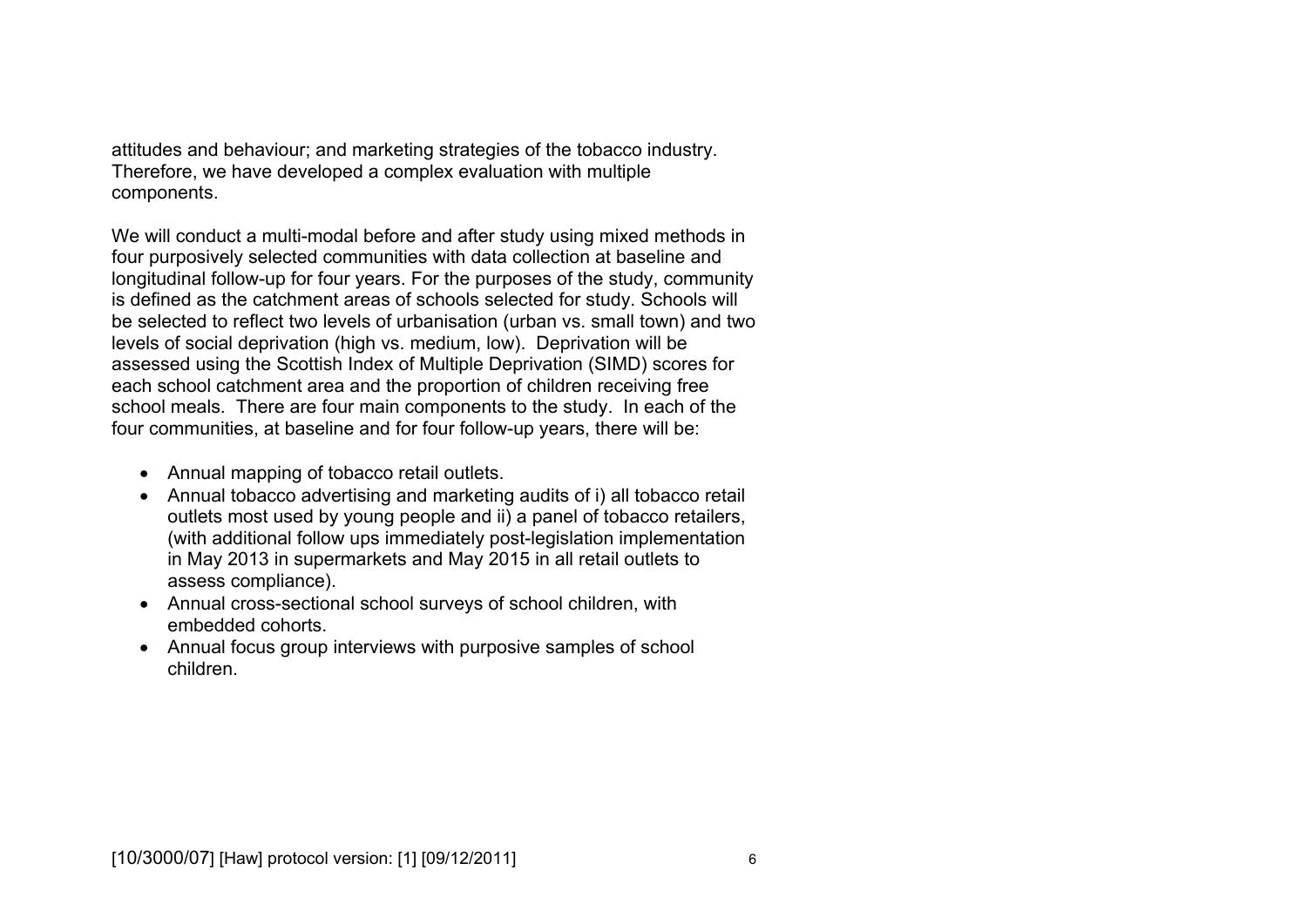Details of the components are as follows:

### **1. An annual mapping study of tobacco retail outlets**

Details of all tobacco retailers are held in a national register available at www.tobaccoregisterscotland.org. Data (including address and full postcode) for all tobacco retailers in the study communities will be extracted and then mapped at baseline (Jan 2013) and then annually for 4 years in order to assess POS exposure. In the analysis of POS exposure, we will limit our focus to supermarkets, off licenses and retailers most likely to sell cigarettes to young people, including confectioners, tobacconists and newsagents; grocers (including licensed), petrol stations, and fish & chip shops. The register will be verified using other secondary sources (including Yellow Pages, Google Maps and Street view) and through field visits to each community. This approach to data collection has been applied successfully in other studies of neighbourhood retail provision such as alcohol and fast food outlets.<sup>15</sup>

The tobacco outlet data will be geo-coded (using the UK Postcode Geo-coder) to provide geographical coordinates. The tobacco outlets will then be integrated into a Geographical Information System (GIS). Once incorporated, the data will be combined with data from the marketing audit study (see below) and then analysed to provide an assessment of changes in tobacco vending (and advertising) over the study period. Further, tobacco advertising exposure measures will be constructed for each of the study participants at each time point. This component of the research will be completed in the final year. The data will be used to:

- Monitor the number and rate (per population) of tobacco outlets in each of the four communities at baseline and in follow-up years.
- Examine whether there is a geographical clustering of tobacco outlets around schools (an observation that is evident for other retailers such as fast food outlets) and whether any changes in clustering are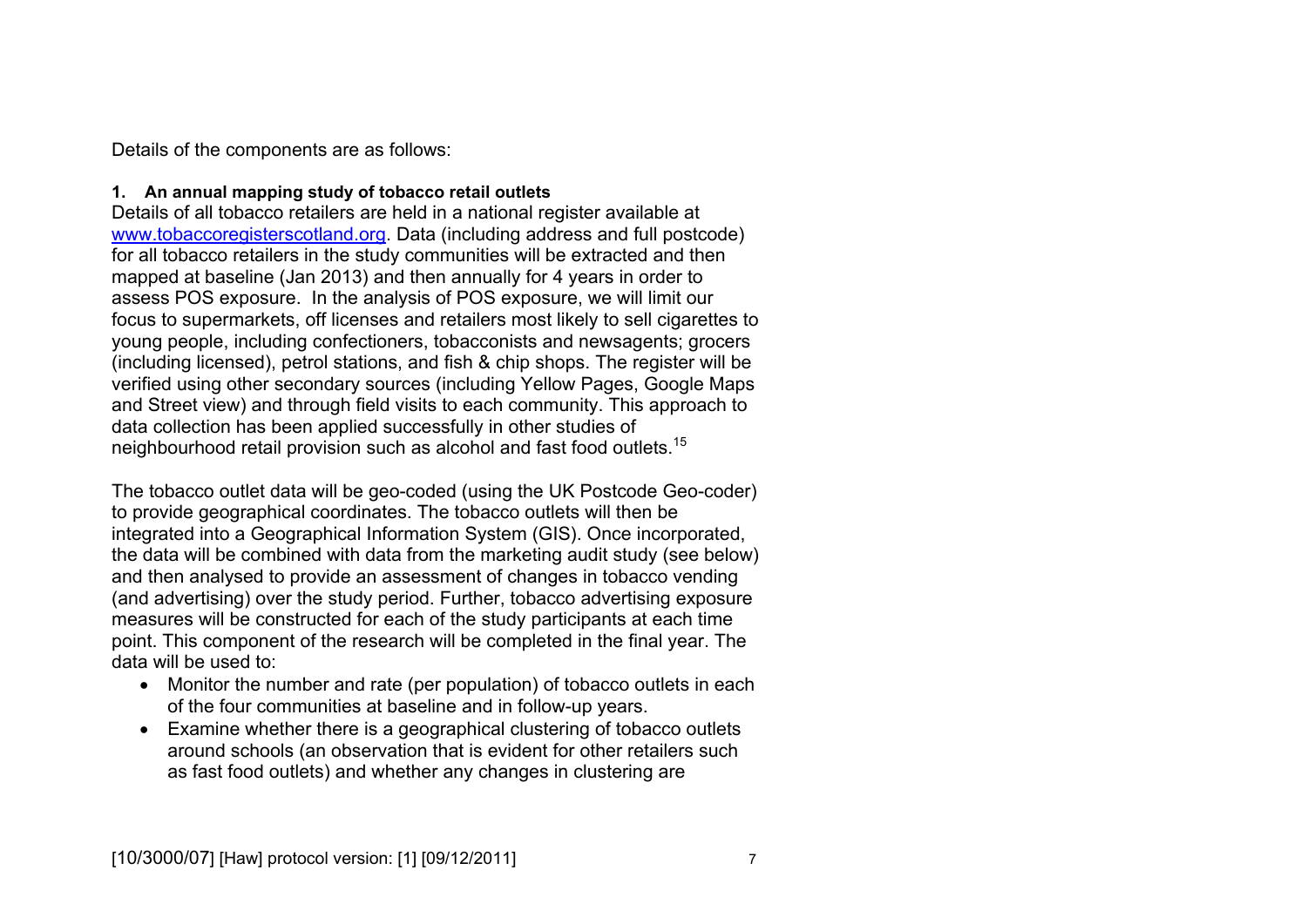observed over the study period. Using methods trialled in our previous work <sup>15</sup>, we will adopt multi-type K-function (a widely used method of point pattern analysis) to examine the spatial clustering of tobacco outlets within 1.5km of each school. These findings will indicate the degree of clustering around each of the 4 schools and whether this clustering exceeds expected levels at each time point (Jan 2013 – Jan 2017).

- Develop tobacco retailing and advertising exposure measures for each study participant based on a weighted average of tobacco outlets in the buffer surrounding their school and home environments. Kernel density estimation is a technique for transforming point data to a continuous density surface map. Each community will be partitioned into grid cells and kernels placed around the centroid of each cell. For each tobacco outlet within the kernel, weights will be assigned as a defined function of distance from the centroid of the kernel. This results in a density (or exposure) value being assigned to each cell. Mean density estimates will be calculated for 1km buffers around the school and home environment of each participant. We will test the sensitivity of the findings using alternative buffer sizes. These values can be used to assign school and home exposure measures (weighted accordingly).
- Calculate changes in exposure to tobacco products and advertising for:
	- a. Full sample
	- b. For each of the four communities individually
	- c. Stratified by neighbourhood deprivation
	- d. Stratified by urban rural status.
- Provide a list of outlets to be visited and observed as part of the discrete audit of all retailers in each community and a sampling frame for the retailers' panel (see below). The discrete audits may also uncover changes in outlets, with new ones opening and existing ones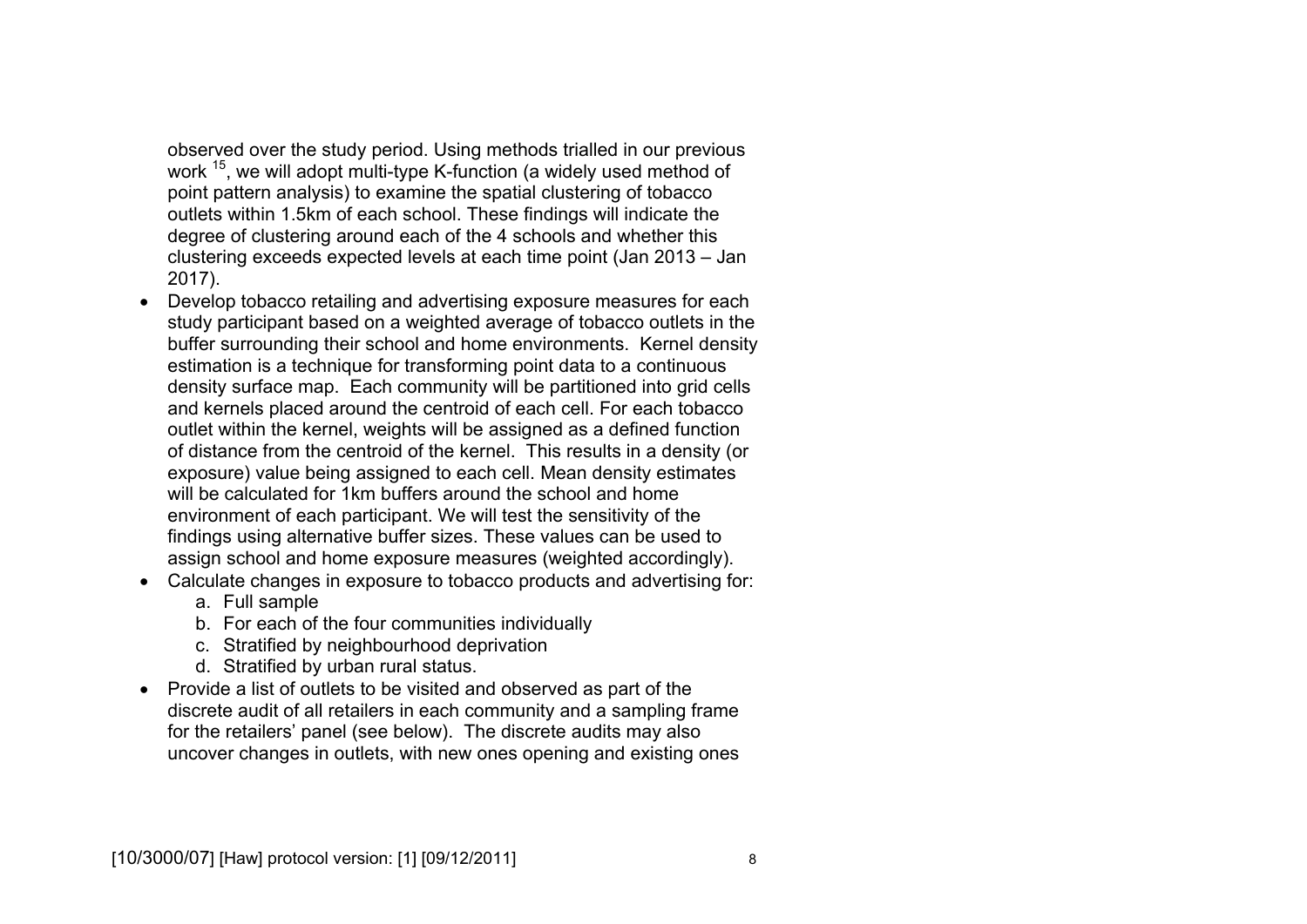closing down during the study period. In this way, the discrete audit will not only help to keep records of tobacco retail outlets up to date but can further enhance the mapping exercise by providing measures on the visibility and availability of tobacco products on a regular basis throughout the study.

#### **2. Annual tobacco advertising and marketing audit**

The audit will focus on supermarkets, off licenses, confectioners, tobacconists and newsagents; grocers (including licensed), petrol stations, and fish & chip shops and will be in two parts.

*i) Retailer Panel -* A panel of up to 28 retailers will be recruited across the four communities to monitor POS displays and related marketing activity at baseline and then annually for four years, with all retail types identified above represented. To encourage participation and compensate for any inconvenience, retailers will receive a monetary incentive for each visit. The timetable for data collection is as follows. Each outlet will be visited, at baseline (Feb 2013) and then again annually until 2017, by an experienced researcher to collect interview and observational data on POS advertising and marketing strategies. Additional visits will be made to supermarkets in the retailer panel sample in May 2013 and to all members of the retailer panel in May 2015 to assess immediate compliance with the legislation.

The observations will be recorded using an adapted version of the form developed to monitor the impact of Tobacco Advertising and Promotion Act  $(TAPA)<sup>6</sup>$ . This records details on: 1) visibility and placement of tobacco products within the store; 2) whether and how tobacco products are displayed; 3) whether and how tobacco products are actively promoted for sale (both external and internal); 4) variety of brands and pack sizes available; 5) most prominent brand, if any; 6) visibility of pricing information and price of key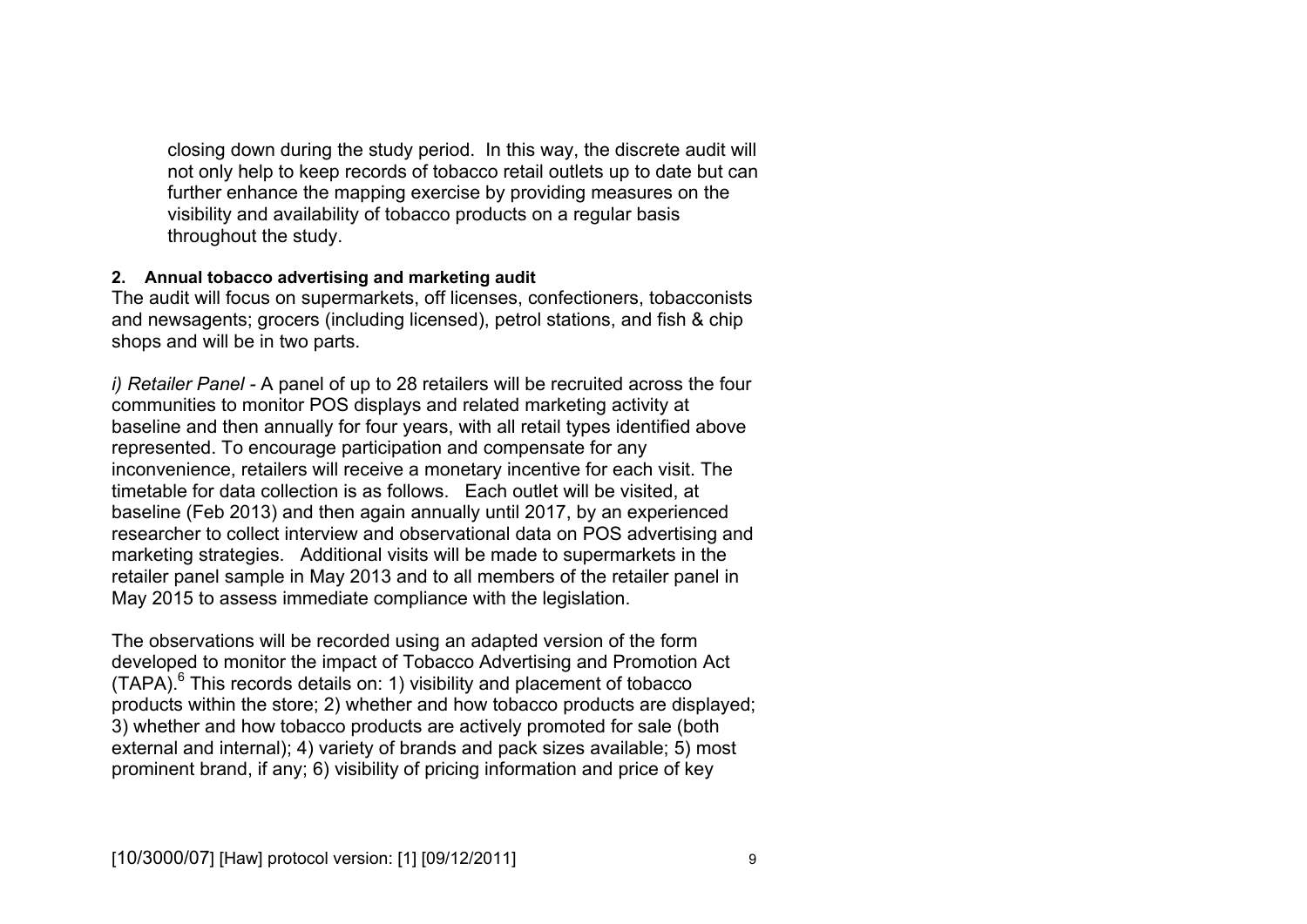brands and 7) tobacco control signage. A small scale pilot will be undertaken in up to four retail outlets in a community outside the main study areas. The form will be revised extending, as appropriate, details relating to point of sale display. Permission will be requested from each retailer to take photographs of the interior and exterior of the store to supplement audit records and to enable visual mapping of changes across the study period. The identity of retailers will not be disclosed and care will be taken to ensure that retailers cannot be identified. The observation form will be reviewed throughout the study to ensure that it adapts to any changes as the display ban is implemented and progresses.

In addition to the in-store observations, in-depth interviews will also be conducted with retail managers/owners in each study site at the same time as the observations. These will be audio recorded and used to explore their views and experiences before, during and after the implementation of the POS ban. This will allow us to study the changes from the perspective of the retailer, explore their experiences as they prepare to and eventually implement the POS ban and identify any problems that arise and how retailers deal with these. Additionally it will enable us to understand how the nature of the sales process changes and examine how customers deal with a new procedure for asking for cigarettes. The interviews will also be used to explore under-age sales and the perceived impact of the legislation on proxy sales.

*ii) Discrete Audit -* The discrete audit will include all outlets in the study communities that fall into the categories identified above. Each will be visited by a trained observer to record brief information on tobacco product availability and display at baseline (Feb-Mar 2013) and then follow the data collection pattern outlined for the retailer panel above. These audits will be unobtrusive and will not require retailer co-operation. The observation form will be an abbreviated version of the form used with the panel of retailers and will be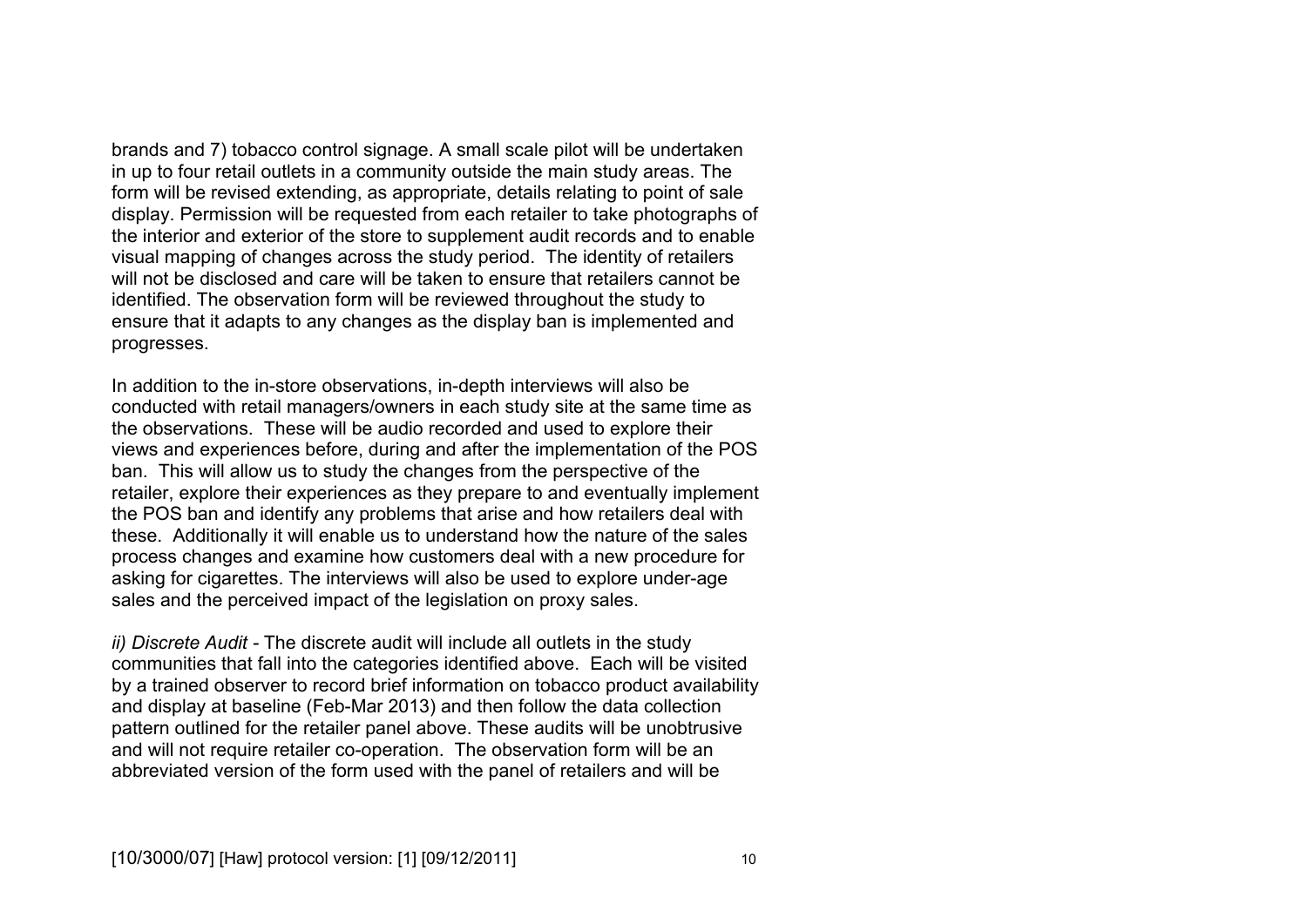completed as soon as possible after leaving the stores. Observers will be trained in techniques for recording and recalling details observed. The discrete audit will provide a census of POS tobacco advertising in the study communities. The results from the annual mapping exercise will also be used to up-date the audit frame of retail outlets for each of the stages in the study.

#### 3. **An annual cross-sectional school survey of school children**.

Annual school surveys will be conducted in each of the four study communities, with community defined as the catchment area of each of the participating schools. Schools will be selected purposively to reflect two levels of urbanisation (urban vs. small town) and two levels of deprivation (high vs. medium, low) based on the Scottish Index of Multiple Deprivation (SIMD) score for the data zone in which the school is situated and the proportion of children receiving free school meals. To keep the influence of school factors, other than urbanisation and deprivation to a minimum, selected schools will be non-denominational local authority schools and have an ethnic minority population of less than 10% of the school roll. In addition, schools will be located on mainland Scotland and have a pupil roll of between 1100 and 1300.

The school survey will be anonymous and have a repeat cross-sectional design, with embedded cohorts. We hypothesise that implementation of a partial ban on POS advertising (supermarkets only) will have only a small impact on awareness and attitudes, and therefore propose two types of survey. Around the implementation of the legislation in supermarkets surveys will be conducted with samples S2 and S4 pupils drawn from each of the four study schools. Data will be collected at baseline (Feb - Mar 2013) and again one year later. The aim of this survey is to assess the impact of the partial ban on POS advertising (supermarkets only) on exposure to POS advertising and brand awareness and perceived access to tobacco and will allow us to compare the impact of the Scottish partial ban with data collected from a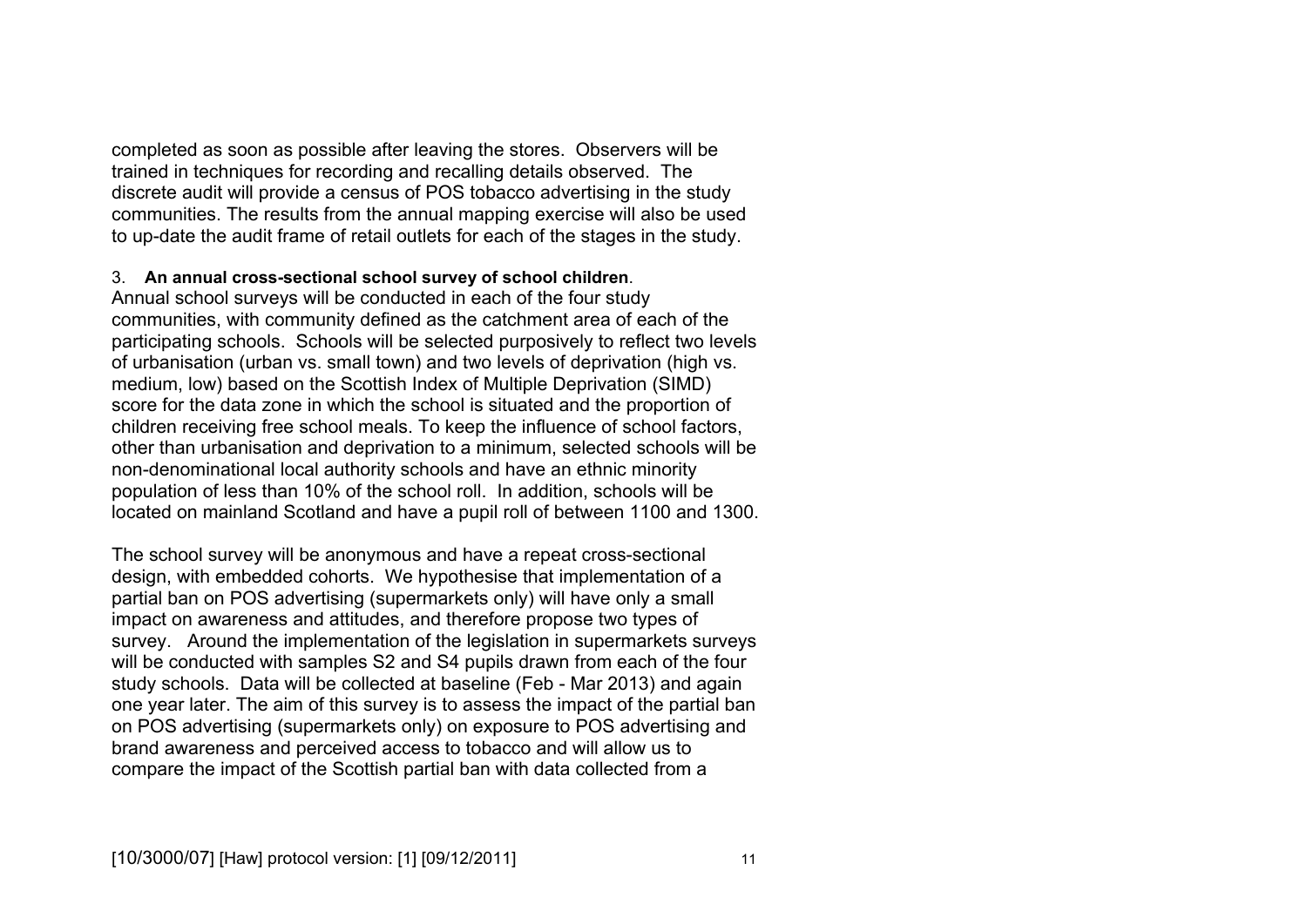similar age group in Ireland, following implementation of their complete ban of POS ban which was implanted in both supermarkets and smaller retailers simultaneously. Around implementation in smaller retailers a survey will then be conducted with all pupils (S1-6) from our study schools immediately prior to implementation of the legislation in small shops (Feb – Mar 2015) with repeat surveys conducted annually for two years post-implementation. This survey series will allow us to measure the impact of a comprehensive ban (supermarkets and small shops) on POS advertising on behavioural outcomes including smoking incidence and prevalence, as well as on brand awareness and other attitudinal outcomes.

The school surveys will collect data on personal smoking behaviours and attitudes towards tobacco use as well as family and peers behaviours and attitudes, access to tobacco products, brand awareness and exposure to tobacco advertising, using validated questions from three national surveys – Scottish Adolescent Lifestyle and Substance Use Survey (SALSUS)<sup>16</sup>, Health Behaviour in School-age Children (HBSC)<sup>17</sup> and the Youth Tobacco Policy Survey. In addition it will collect social context data such as parental occupation, family affluence scale (FAS), parental education and home postcode. Further information regarding the community and leisure time activities will also be gathered. The questionnaire will contain a core set of questions that will not be changed over the period of the study. However, we will allow for the inclusion of new questions at later survey waves and changes to non-core questions to ensure relevant emerging issues are incorporated. The questionnaire will be piloted and validated prior to the main survey using a secondary school outside the study communities.

During each survey round additional personal data including name and birth date will be collected. These data will be kept separately from questionnaire data and `will be used to generate non-attributable unique identifiers to enable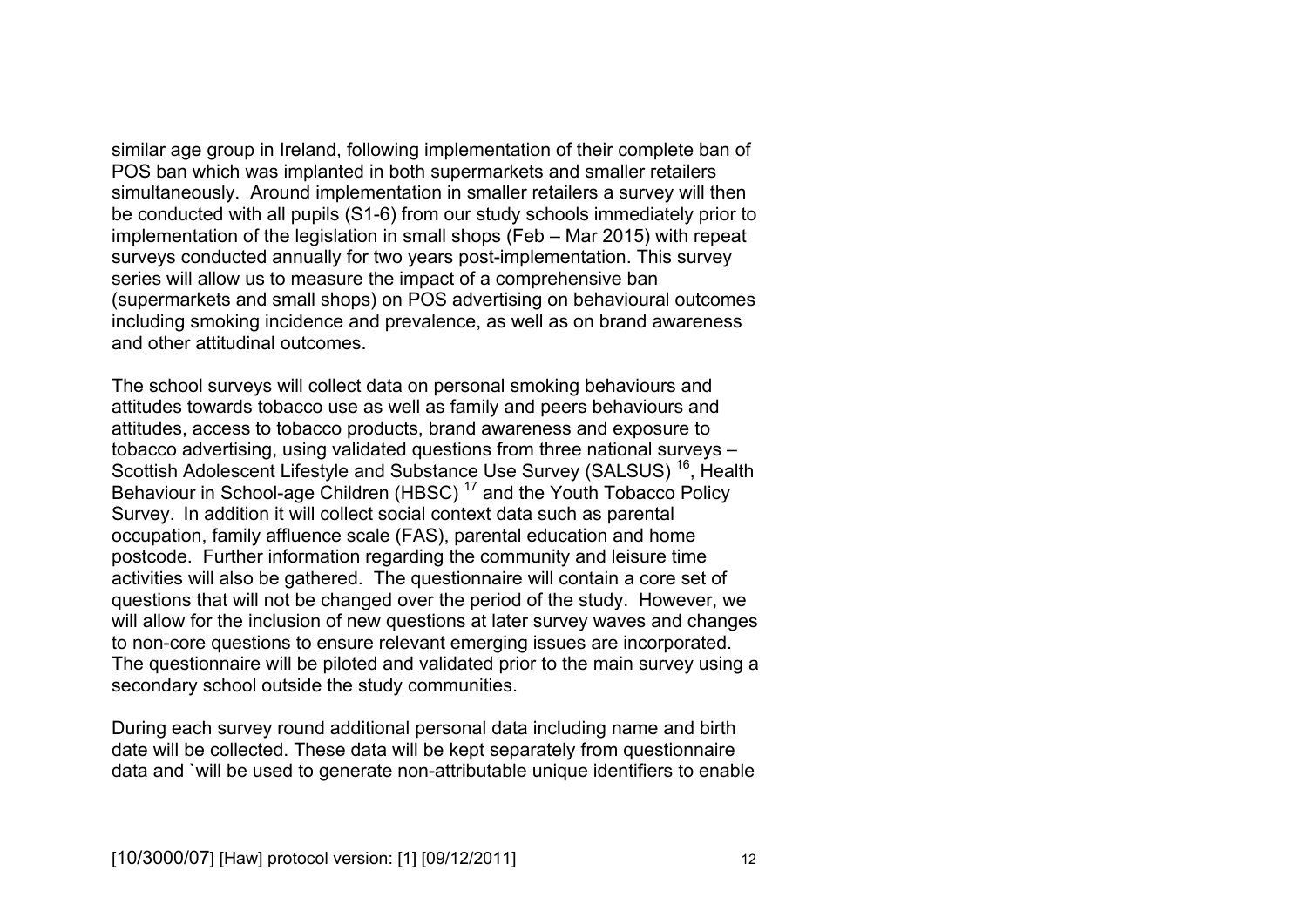linkage of data across survey sweeps for individual pupils, thus permitting longitudinal analysis of the data. Non-attributable identifiers will be linked to questionnaires by a third party not directly involved in the research project.

An additional School Level Questionnaire (SLQ) intended for the head teacher or deputy head teacher will be used to gather information on the characteristics, resources and health promoting aspects of all the participating schools. The SLQ will be administered at the same time as the School questionnaire. The SLQ data will keep the research team apprised of any specific school circumstances and developments that might have an impact on the school pupils' responses and will facilitate better understanding of any variations in their responses.

### **4. Annual focus group interviews with purposive samples of school children.**

Around implementation of the legislation in supermarkets, focus group interviews will be conducted with pupils in S2 and S4 from each study community at baseline (March 2013) and then one year later (Mar 2014). Around implementation in smaller retailers, focus groups will be conducted with pupils from S1-S3 and S4-S6 at a second baseline (March 2015) and then for two years (Mar 2016, Mar 2017).

The focus group participants will be purposively selected from pupils who have completed the school survey. They will be recruited with the help of teachers in the study schools, to include young people who are smokers or have some sustained contact with smoking, such as having smoking friends or living in a home with smoker(s). The aim is to include young people who are most at risk of becoming adult smokers. These recruitment methods have been used successfully in a recent study by one of the applicants on young people's sources of cigarettes.<sup>18</sup> We will obtain 'opt-out ' consent for pupils identified as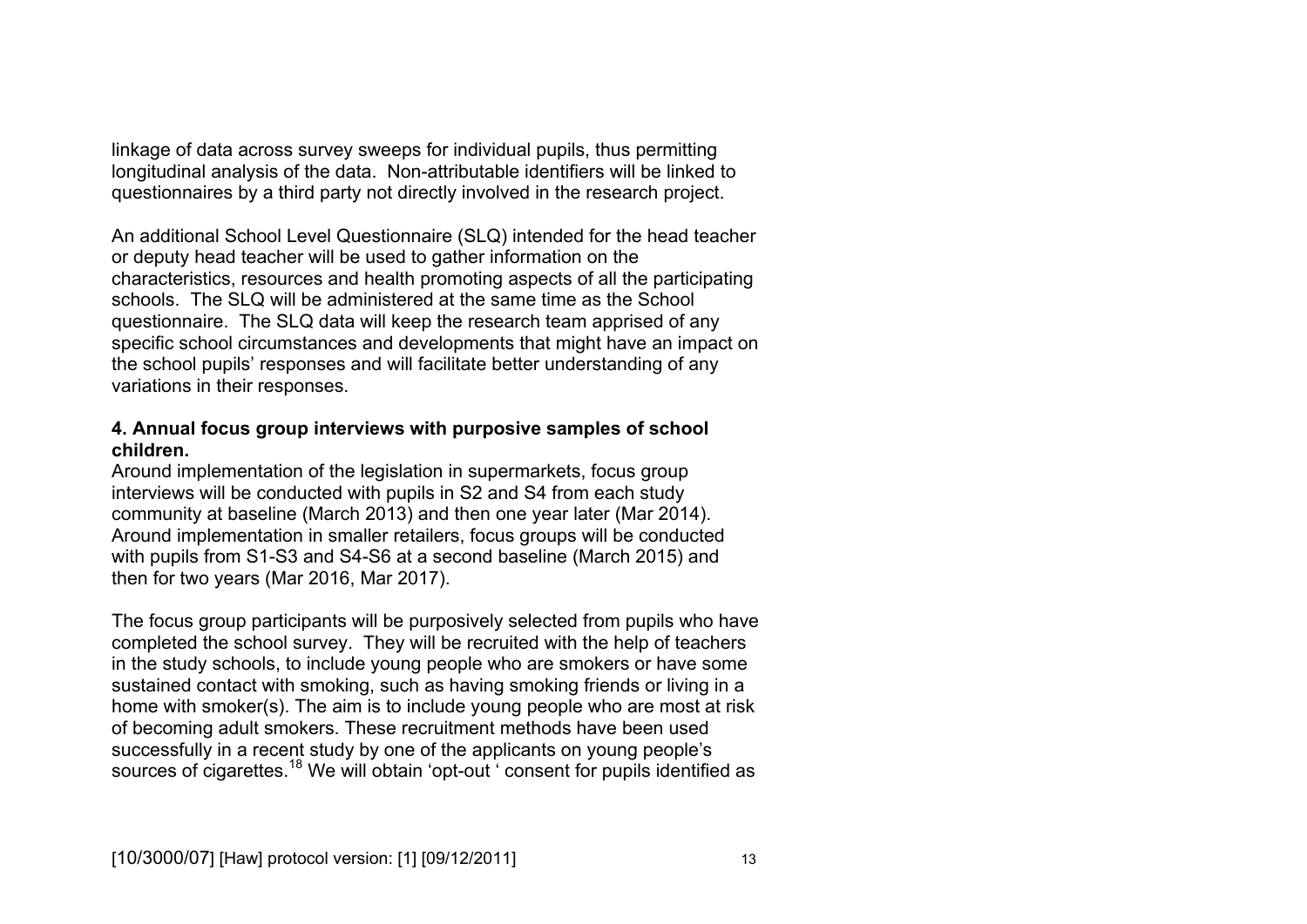potential focus group participants separate from but using a similar strategy to that used in the school surveys.

The focus groups will be single sex groups and have 6-8 participants. They will last 45-60 minutes and be conducted one or two weeks after the school survey, so that their discussions do not influence questionnaire responses. Tables 1 and 2 below give the sample structures for the groups, which will provide more detailed and nuanced contextual information and insights into young people's experiences and perceptions. The topic guide will cover: general discussion about the community; leisure time activities; local smoking behaviours and cultures; access to tobacco products including direct, indirect/proxy and black-market; awareness of and views on tobacco promotion including point of sale, other direct marketing methods, packaging, branding; awareness and perceptions of the impact of the legislation; views about preventing youth smoking. The topic guide will initially be piloted and be modified (as appropriate) at each subsequent wave to explore any changes and issues identified in the emerging findings from the other elements of the study e.g. new forms of promotion, differences between communities.

#### **Table 1: Focus Group Sample 2013 & 2014 (implementation in supermarkets)**

|                |                | <b>High Deprivation</b> | Medium/Low<br>Deprivation | Total |  |
|----------------|----------------|-------------------------|---------------------------|-------|--|
|                | S <sub>2</sub> | S4                      | S <sub>2</sub>            | S4    |  |
| Urban          |                |                         |                           |       |  |
| Semi-<br>urban |                |                         |                           |       |  |

## **Table 2: Focus Group Sample 2015 -2017 (implementation in smaller**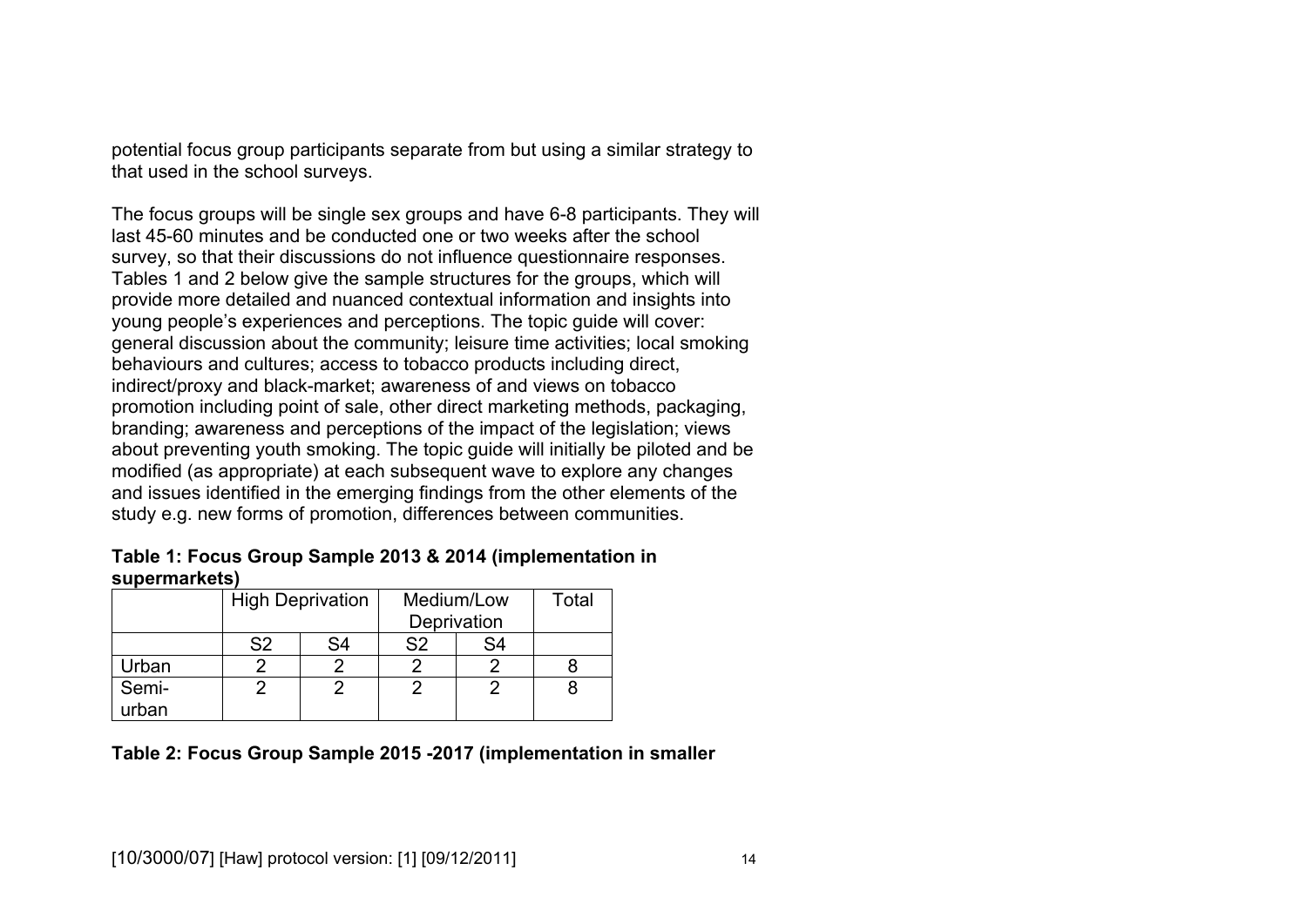#### **retailers)**

|                |                                | High<br>Deprivation | Medium/Low<br>Deprivation      |       |       |
|----------------|--------------------------------|---------------------|--------------------------------|-------|-------|
|                | S <sub>1</sub> -S <sub>3</sub> | S4-S6               | S <sub>1</sub> -S <sub>3</sub> | S4-S6 | Total |
| ∣rban          |                                |                     |                                |       |       |
| Semi-<br>urban |                                |                     |                                |       |       |

Focus groups will be recorded with permission, fully transcribed and the data entered into the qualitative computer package NVivo. The data will be coded and undergo inductive thematic analysis employing constant comparison to identify key themes, focussing on uncovering the social worlds of the participants, and examples of differing views and experiences

#### *c. Data collection*

A logic model provided a framework for the evaluation. This proposed causal pathways that link together the legislation with a set of short-term, intermediate and long term outcomes which will be assessed by different study components. Therefore, rather than defining primary and secondary outcomes – we have set out a timeframe within which we believe the outcomes will occur. We have classified outcomes as *short-term* which we hypothesise will occur within 3 months of implementation of the legislation*; intermediate* which will occur within a year of implementation; and *longer-term* outcomes which will occur more than a year post-implementation.

The *short-term outcomes* of interest are: Prevalence of POS advertising in tobacco retail outlets (Components 1+2); Exposure to POS advertising (Componebt 1+2). *Intermediate outcomes* of most interest are: Awareness of point of sale advertising (Components 3); Cigarette brand awareness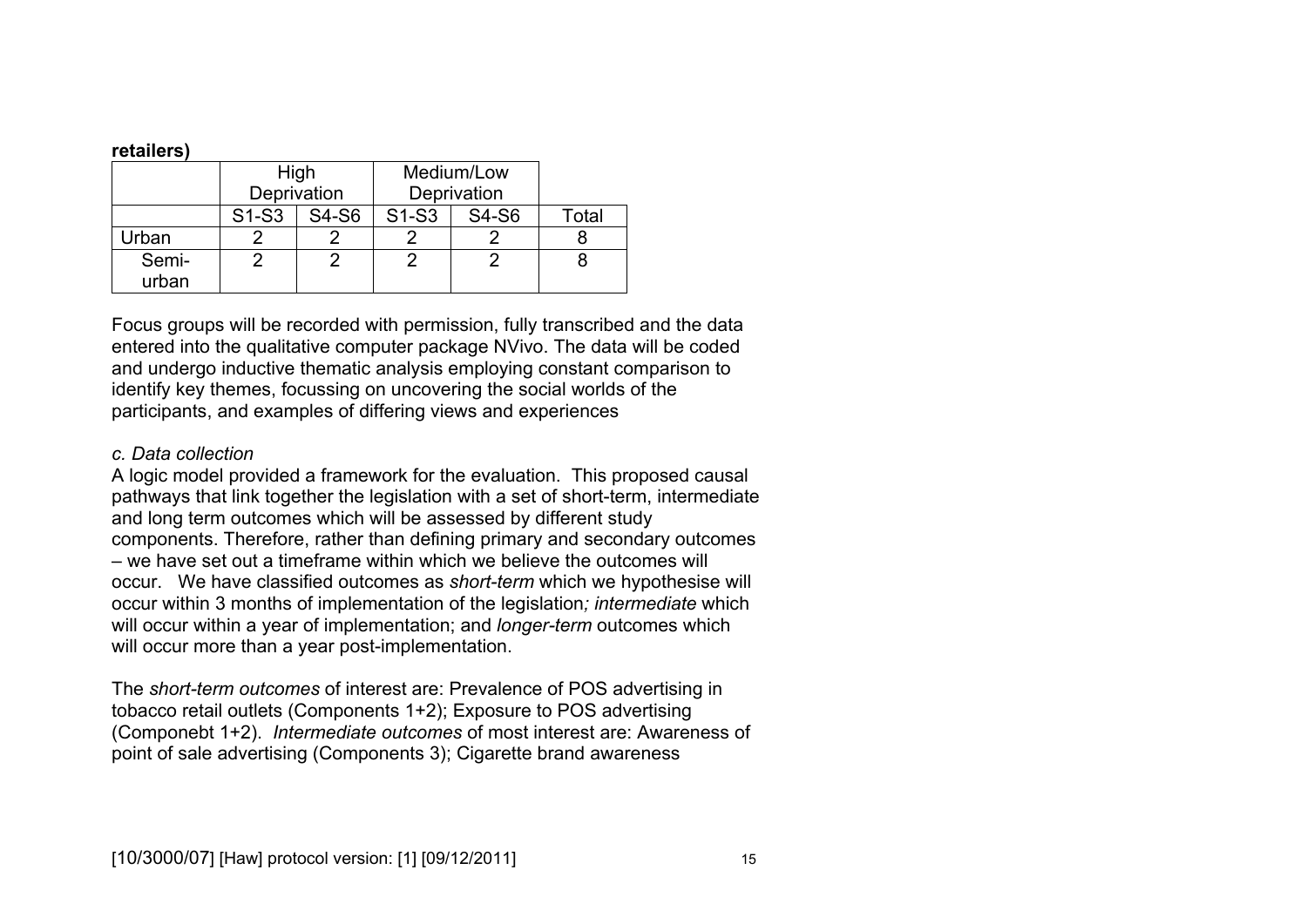(Component 3); Perceived ease of access to cigarettes (Component 3); Attempts to purchase cigarettes (Component 3); Perceived youth smoking prevalence (Component 3); Pro-tobacco attitudes (Component 3). *Long-term outcomes* of most interest are: Incidence of smoking (Component 3); Prevalence of smoking (Component 3).

Qualitative data on all the intermediate outcomes will be collected in the focus group interviews (Component 4). This is an essential part of the study and will allow us to interpret findings from the quantitative analyses.

In addition to the outcomes outlined above, the study will also allow us to assess any unintended or adverse consequences associated with the legislation including: Increase in purchases from black market sources or proxy purchases; and introduction of new strategies by retailers or tobacco industry to circumvent the regulations, for example, as occurred in Ireland, the advertising of tobacco-related paraphernalia such as cigarette lighters on the blank covers of the cigarette gantries.

#### *d. Data analysis*

An advantage of adopting a spatial approach to data collection is that the various quantitative datasets can be readily integrated into a GIS. Using postcode data the retail outlets, audits (retailer panel and discrete) and the school survey information will each be geographically referenced. This will enable us to integrate the data into a GIS to create a single database for further quantitative analysis.

The primary analyses around implementation in supermarkets will focus on estimating the reduction in POS advertising between baseline (Jan-Mar 2013) and Jan-Mar 2014 and its relationship with awareness of POS advertising and changes in perceived access to tobacco and perceived youth smoking prevalence. In addition to the above, the primary analyses around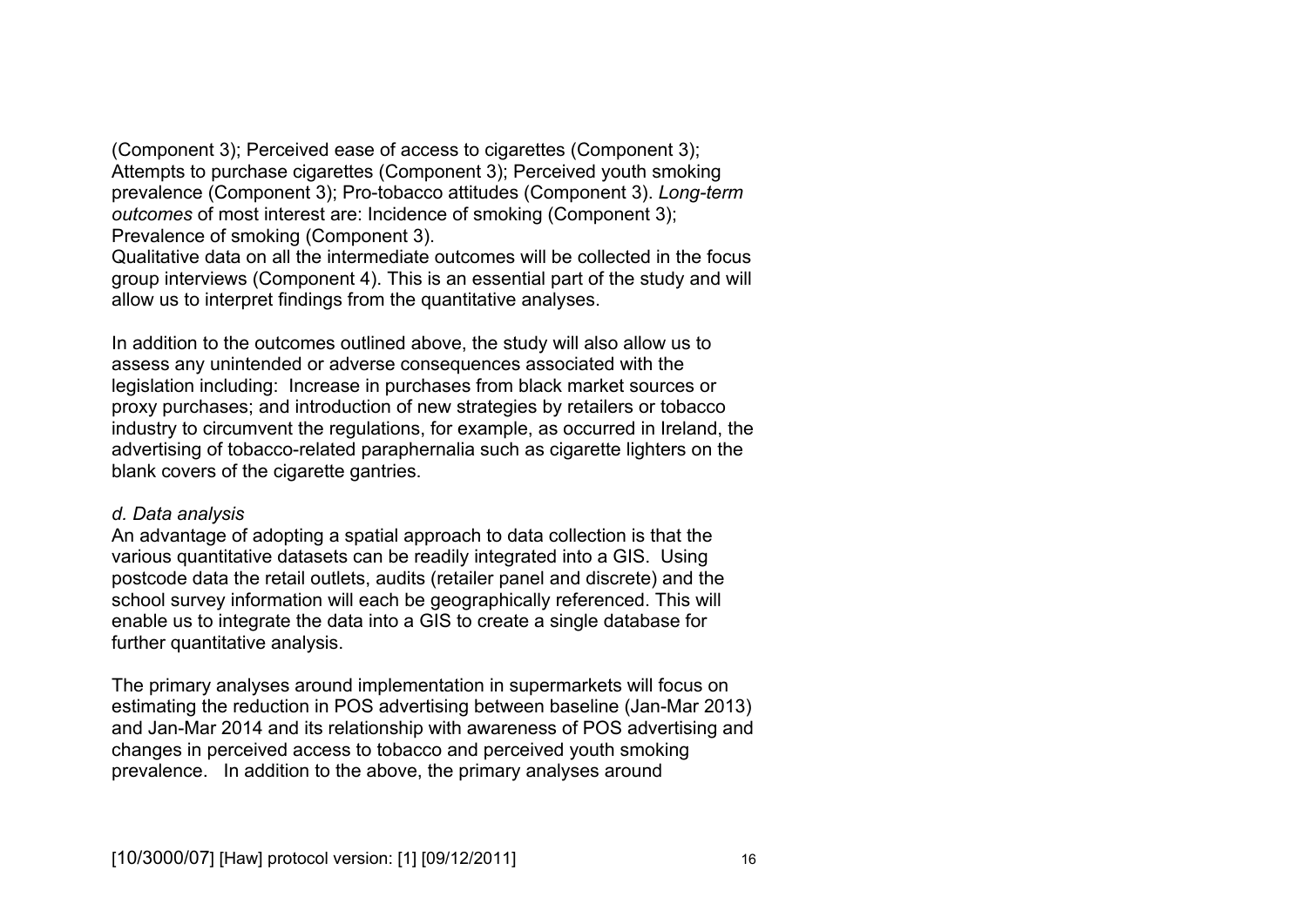implementation in smaller retailers will also examine the impact of full implementation on behavioural outcomes including purchase of tobacco products and smoking incidence and smoking prevalence. Specifically, we will:

- Examine changes in exposure to tobacco advertising, access to tobacco products and attitudes towards smoking between baseline (Jan-Mar 2015) and Jan-Mar 2016 and Jan-Mar 2017 for the total sample – with sub-group analyses by community deprivation, urbanisation and baseline availability of cigarettes.
- Examine changes in incidence of regular smoking and smoking prevalence between baseline (Jan-Mar 2015) and Jan-Mar 2016 and Jan-Mar 2017 with sub-group analyses by community deprivation, urbanisation and baseline availability of cigarettes.
- Assess if there is a of a dose-response relationship between changes in POS advertising or changes in availability of cigarettes and other study outcomes. To do this, we will create continuous dummy variables for various measures of advertising exposure which can be used in the analyses.

Given the number of outcomes we wish to examine, in the analyses we will set a higher statistical significance threshold (type I or α error) where possible. Additionally, we will explore novel approaches to the depiction of data from components 1 to 3 using spatial (GIS) analytical techniques.

Qualitative data collected through focus group interviews will be analysed by the team responsible for this component and will be used to interpret findings from the quantitative components, in particular any differences associated with community deprivation or baseline availability of cigarettes, or baseline availability of cigarettes through retail and/or black-market sources. Findings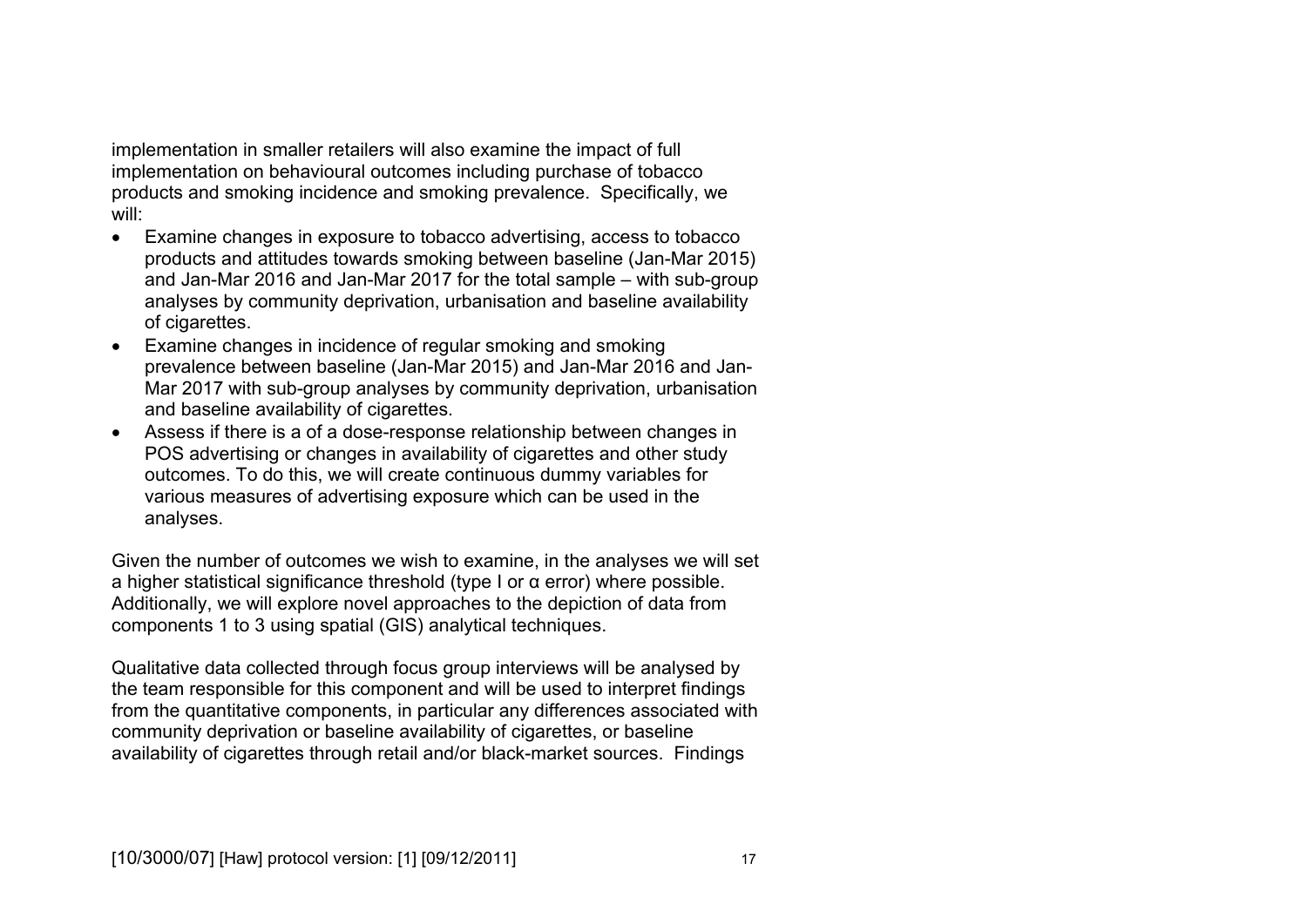from the focus groups will be reviewed annually in order to identify emergent issues that should be explored further in the school survey.

After each wave of data collection quantitative and qualitative data will be synthesised using a multi-level approach. First, quantitative data from the mapping, retailer audit and school surveys will be synthesised (Synthesis 1) followed by a synthesis of qualitative data from the focus groups and additional qualitative data from other study components (Synthesis 2). The products of syntheses 1 and 2 will then be combined using a series of mixed methods matrices, which allow the juxtaposition of findings from the different components of the study. We will then use these to generate a narrative synthesis (Synthesis 3). The focus in Synthesis 3 will be on consistencies and contrasts in the data which will form the basis for short interim reports. Once data collection is complete, the synthesis of data across all the study waves will follow a similar process but the focus of the analyses will be on change over time.

Findings from our study will be placed in context through comparison with national level data that will be collected. In particular, we will compare levels of compliance in tobacco retail outlets in our study communities with national data collected by Trading Standards Officers. In addition, findings about changes in availability and sources of cigarettes for under-age smokers for our study populations will be compared with national data available from Scottish Adolescent Lifestyle and Substance Use Survey (SALSUS). <sup>16</sup>

# **5. Plan of Investigation**

| Year                            | 2012 |  |  |  | 2013 |     |  | 2014 |  |  |  | 2015 |  |     |  |  | 2016 | 2017 |  |  |  |  |  |
|---------------------------------|------|--|--|--|------|-----|--|------|--|--|--|------|--|-----|--|--|------|------|--|--|--|--|--|
| Quarter                         |      |  |  |  |      |     |  |      |  |  |  |      |  |     |  |  |      |      |  |  |  |  |  |
| Implementation of point of sale |      |  |  |  |      | Apr |  |      |  |  |  |      |  | Apr |  |  |      |      |  |  |  |  |  |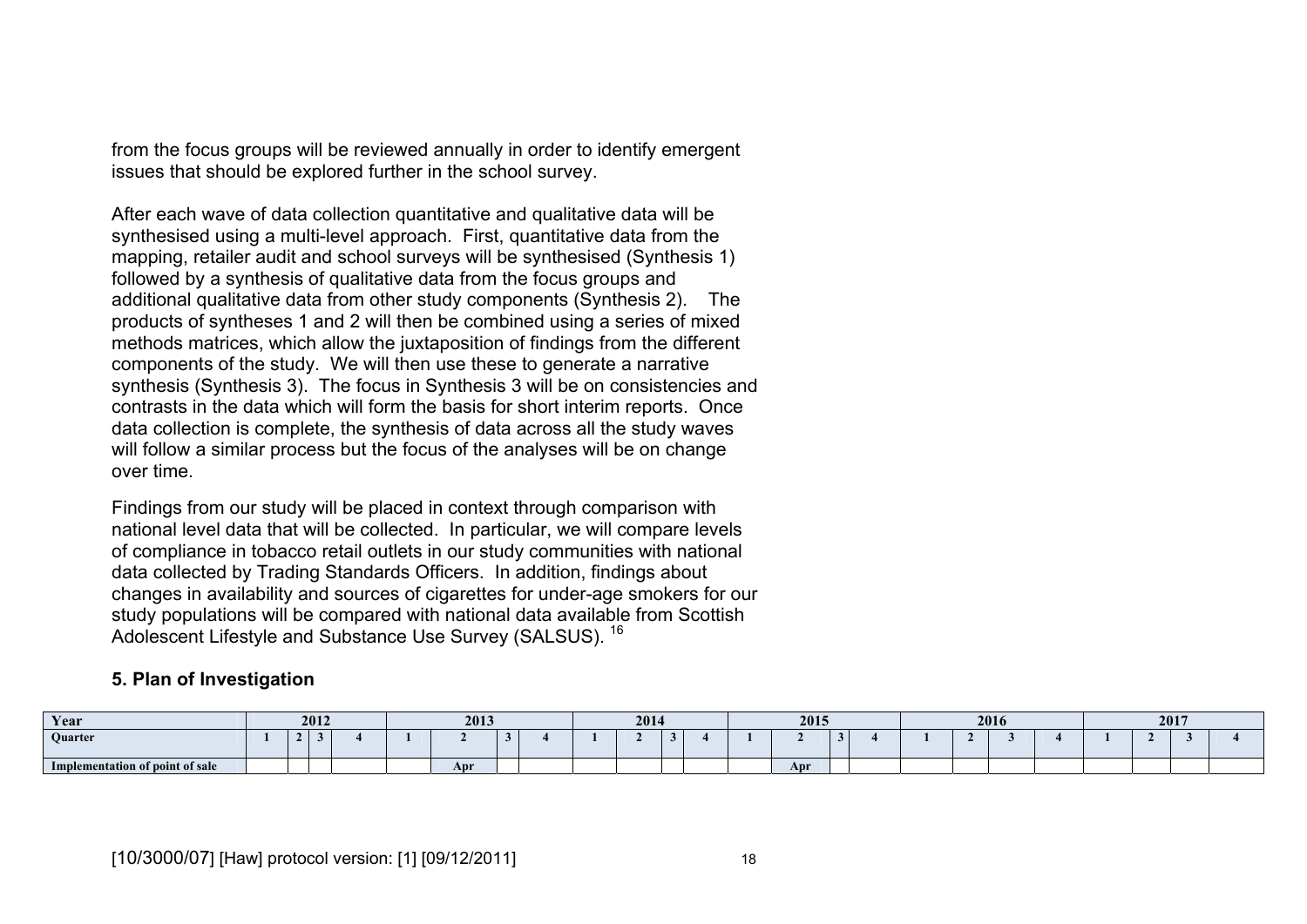| legislation                                |             |                 |  |                              |                   | Super-                               |              |                  |                 |                     |              |                | <b>Smalle</b>          |                     |            |                |                     |            |                                 |    |                  |             |  |
|--------------------------------------------|-------------|-----------------|--|------------------------------|-------------------|--------------------------------------|--------------|------------------|-----------------|---------------------|--------------|----------------|------------------------|---------------------|------------|----------------|---------------------|------------|---------------------------------|----|------------------|-------------|--|
|                                            |             |                 |  |                              |                   | market                               |              |                  |                 |                     |              |                | r<br><b>Shop</b>       |                     |            |                |                     |            |                                 |    |                  |             |  |
| Data collection phase                      |             |                 |  |                              | T <sub>0</sub>    | T <sub>1</sub> a                     |              | T <sub>1</sub> b |                 |                     |              | T <sub>2</sub> | T3a                    |                     | T3b        |                |                     |            | T <sub>3c</sub>                 |    |                  |             |  |
| <b>School Survey</b>                       |             |                 |  |                              | Feb               |                                      |              | Feb              |                 |                     |              | Feb            |                        |                     | Feb        |                |                     |            | Feb                             |    |                  |             |  |
| Cross-sectional sample size achieve        |             |                 |  |                              | 560               |                                      |              | 560              |                 |                     |              | 4074           |                        |                     | 4074       |                |                     |            | 4074                            |    |                  |             |  |
| <b>School level survey</b>                 |             |                 |  |                              |                   |                                      |              |                  |                 |                     |              |                |                        |                     | 4          |                |                     |            | $\boldsymbol{4}$                |    |                  |             |  |
| <b>School Survey</b>                       |             | Set -up & pilot |  |                              | Data entry &      |                                      | Data entry & |                  |                 |                     | Set-up, data | Analysis,      | Data entry, analysis & |                     |            |                |                     |            | Data entry, analysis & write up |    |                  |             |  |
|                                            |             |                 |  |                              |                   | analysis, write up                   |              |                  | analysis, write |                     | collection & | write up       |                        | write up            |            |                |                     |            |                                 |    |                  |             |  |
|                                            |             |                 |  |                              |                   |                                      | up           |                  | data entry      |                     |              |                |                        |                     |            |                |                     |            |                                 |    |                  |             |  |
| <b>Focus Group Interviews</b>              |             |                 |  |                              | Mar               |                                      |              | Mar              |                 |                     |              | Mar            |                        |                     | Mar        |                |                     |            | Mar                             |    |                  |             |  |
| Number of groups                           |             |                 |  |                              | -16               |                                      |              | 16               |                 |                     |              | 16             |                        |                     | 16         |                |                     |            | -16                             |    |                  |             |  |
| <b>Focus Groups</b>                        |             |                 |  | Set-up                       |                   | Transcription,                       |              |                  |                 |                     |              |                | Transcription,         |                     |            | Transcription, |                     |            | Transcription,                  |    |                  |             |  |
|                                            | & pilot     |                 |  |                              | analysis & write- |                                      |              |                  |                 | analysis & write-up |              |                |                        | analysis & write-up |            |                | analysis & write-up |            |                                 |    |                  |             |  |
|                                            |             |                 |  |                              |                   | <b>up</b>                            |              |                  |                 |                     |              |                |                        |                     |            |                |                     |            |                                 |    |                  |             |  |
|                                            |             |                 |  |                              |                   |                                      |              |                  |                 |                     |              |                |                        |                     |            |                |                     |            |                                 |    |                  |             |  |
| <b>Mapping of retailers</b>                |             |                 |  |                              | Jan               |                                      |              | Jan              |                 |                     |              | Jan            |                        |                     | Jan        |                |                     |            | Jan                             |    |                  |             |  |
|                                            |             |                 |  | Set up,                      |                   |                                      |              | Map              |                 |                     |              | Map            |                        |                     | Map-       |                |                     | Map-       |                                 |    |                  |             |  |
|                                            |             |                 |  | mapping $\&$<br>verification |                   |                                      |              |                  |                 |                     |              |                |                        |                     | ping       |                |                     |            | ping                            |    |                  |             |  |
|                                            |             |                 |  |                              |                   |                                      |              | ping             |                 |                     |              | ping           |                        |                     |            |                |                     |            |                                 |    |                  |             |  |
| Discrete marketing audit & Retail<br>Panel |             |                 |  |                              |                   |                                      |              |                  |                 |                     |              |                |                        |                     |            |                |                     |            |                                 |    |                  |             |  |
| Discrete marketing audit (census)          |             |                 |  |                              | Feb               | $Mav**$                              |              | Feb              |                 |                     |              | Feb            | May                    |                     | Feb        |                |                     |            | Feb                             |    |                  |             |  |
| Retail Panel (n=28)                        |             |                 |  |                              | Feb               | $\overline{\text{May}}^{\star\star}$ |              | Feb              |                 |                     |              | Feb            | May                    |                     | Feb        |                |                     |            | Feb                             |    |                  |             |  |
|                                            |             |                 |  | Set-up                       |                   | Analysis & write-                    |              |                  | Analysis &      |                     |              |                | Analysis &             |                     | Analysis & |                |                     |            | Analysis &                      |    |                  |             |  |
|                                            |             |                 |  |                              |                   | <b>up</b>                            |              |                  | write-up        |                     |              |                | write-up               |                     | write-up   |                |                     |            | write-up                        |    |                  |             |  |
| <b>Data Synthesis</b>                      |             |                 |  |                              |                   | <b>Synthesis</b>                     |              |                  |                 | <b>Synthesis</b>    |              |                | <b>Synthesis</b>       |                     |            |                | <b>Synthesis</b>    |            |                                 |    | <b>Synthesis</b> |             |  |
| <b>Project Management</b>                  |             |                 |  |                              |                   |                                      |              |                  |                 |                     |              |                |                        |                     |            |                |                     |            |                                 |    |                  |             |  |
| <b>Study Steering Committee (SSC)</b>      |             |                 |  | <b>SSC</b>                   |                   |                                      | <b>SSC</b>   |                  |                 |                     | <b>SSC</b>   |                |                        | <b>SSC</b>          |            |                |                     | <b>SSC</b> |                                 |    |                  | <b>SSC</b>  |  |
| Data Monitoring & Ethics                   |             |                 |  | <b>DMC</b>                   |                   |                                      | <b>DMC</b>   |                  |                 |                     | <b>DMC</b>   |                |                        | <b>DMC</b>          |            |                |                     | <b>DMC</b> |                                 |    |                  | <b>DMC</b>  |  |
| <b>Committee (DMC)</b>                     |             |                 |  |                              |                   |                                      |              |                  |                 |                     |              |                |                        |                     |            |                |                     |            |                                 |    |                  |             |  |
| <b>Coordinating Group (CG)</b>             | $_{\rm CG}$ |                 |  | CG                           |                   | CG                                   | CG           |                  | $_{\rm CG}$     |                     | $_{\rm CG}$  |                | $_{\rm CG}$            | CG                  |            | CG             |                     | CG         |                                 | CG |                  | $_{\rm CG}$ |  |
| Report preparation (Interim &              |             |                 |  |                              |                   |                                      | Int          |                  |                 |                     | Int          |                |                        | Int                 |            |                |                     | Int        |                                 |    |                  | Final       |  |
| final)                                     |             |                 |  |                              |                   |                                      |              |                  |                 |                     |              |                |                        |                     |            |                |                     |            |                                 |    |                  |             |  |

**a Focus group interviews take place after the school surveys have been completed.** 

**\*\* This sweep will be restricted to observation of supermarkets in the study areas and up to 8 interviews with store managers to assess compliance with the legislation**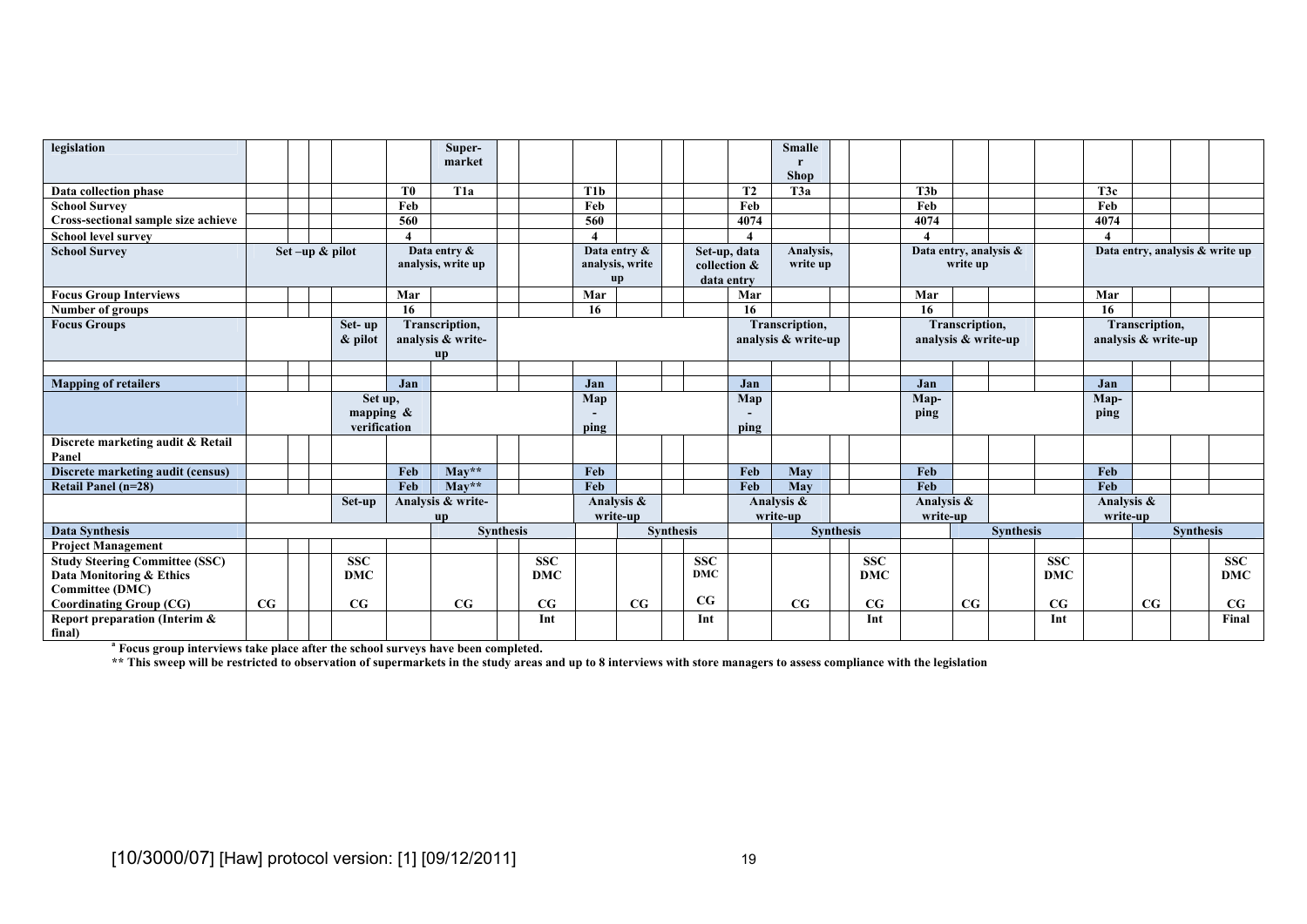## **6. Project Management:**

The Lead Applicant is Professor of Public Health and Population Health at the University of Stirling and will provide overall management and coordination for the study. A Study Steering Committee (SSC) will be set up at the start of the project with representatives from the Scottish Government, NHS Health Scotland, ASH Scotland and experts in tobacco control and youth behaviours. The project team will seek advice about implementation of the planned research in order to ensure we get the greatest scientific benefits from the study. The Steering Committee will meet at the start of the project and then once or twice annually to review the progress of the study.

A Data Monitoring & Ethics Committee (DMEC)will be set up with three independent representatives. The main roles will be to monitor the data, consider whether there are any ethical or safety issues and to advise the SSC on the release of data and/or information during the course of the 6 year study.

To ensure coordination of all the components of the study, a Coordinating Group (CG) will also be set up. This will be chaired by the Lead Applicant, with a representative from each of the research teams. It is likely that the CG will meet 3 times in the first 6 months of the study to ensure complete integration of the study components and every 6 months thereafter. Once the study components are in the field, the CG will provide a vehicle for detailed monitoring of progress, the development of a coordinated analytical strategy and sharing of interim findings. Another function of the group will be to make decisions about the feedback of interim findings to the Scottish Government. The CG with work with the DMEC to develop a set of criteria to ensure consistency of this process.

### **8. Service users/public involvement:**

With the help of ASH Scotland and the Youth Parliament, we will set up a young people's panel that will meet once a year to discuss issues arising from the project. In addition, the Study Steering Committee will include representatives from the Scottish Government, the NHS and ASH Scotland.

To strengthen community engagement, we propose establishing four local interest groups. These will be set up via the study schools and include teacher, pupil and lay representatives, and members of the retailer's panel. Each group will meet annually. As well as providing an opportunity to feedback on the progress of the study we will use these meetings to engage community members in the study and gather additional intelligence about issues relating to the legislation in their communities. It will not be possible to discuss findings from the study with the schools and other members of community, prior to completion of data collection as this could influence the outcome of the study. However, once data collection is complete we propose two types of engagement with participating communities. First, we will provide detailed feedback to individual schools on their 'own' findings. This will take the form of presentations, written summaries and a simplified dataset, which can be used as a resource by teachers and pupils. Second, we will work with the local interest groups (referred to above) to set up wider consultation meetings with community members to feedback results and discuss their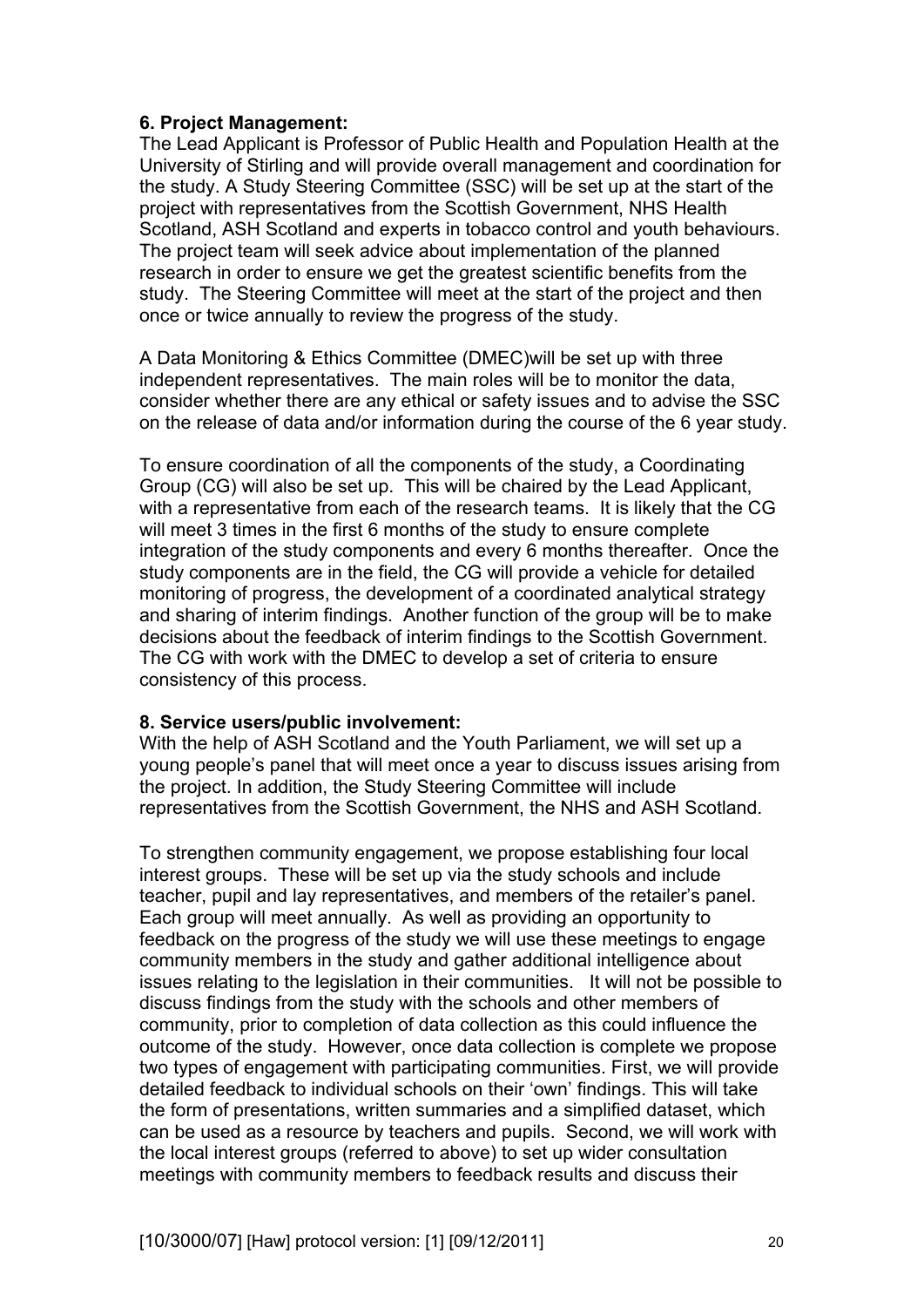implications. These discussions will be used to inform the development of recommendations from the study.

## **9. References:**

- 1. Biener L, Siegel M. Tobacco marketing and adolescent smoking: more support for a causal inference. Am J Public Health 2000; 90: 407–11.
- 2. Gilpin EA, White MM, Messer K et al. Receptivity to tobacco advertising and promotions among young adolescents as a predictor of established smoking in young adulthood. Am J Public Health 2007; 97: 1489–95.
- 3. Straub D, Hills N, Thompson P et al. Effects of pro- and anti-tobacco advertising on non-smoking adolescents intentions to smoke. J Adolesc Health 2003; 32: 36–43.
- 4. DG Health and Consumers. Report on the implementation of the EU Tobacco Advertising Directive. Brussels: European Commission 2008.
- 5. Tobacco Advertising and Promotions Act 2002 http://www.legislation.gov.uk/ukpga/2002/36/contents
- 6. Rooke C, Cheeseman H Dockrell et al. Tobacco point-of-sale displays in England: a snapshot of current practices. Tobacco Control 2010; 19:279-84.
- 7. Tobacco and Primary Medical Services (Scotland) Act 2010 http://www.legislation.gov.uk/asp/2010/3/pdfs/asp\_20100003\_en.pdf
- 8. Paynter J, Edwards R. The impact of tobacco promotion at the point of sale: a systematic review. Nicotine & Tobacco Research 2009; 11: 25- 35.
- 9. Wakefield , M. , Germain , D. , & Henriksen , L. The effect of retail cigarette pack displays on impulse purchase. Addiction 2008 ; 103: 322 – 328
- 10. Quedley M, Ng B, Sapre N et al. In sight, in mind: retailer compliance with legislation on limiting retail tobacco displays. Nicotine & Tobacco Research 2008; 10:1347-54.
- 11. Lovato CY, Helen CH, Sabiston CM et al. Tobacco Point of Marketing in School Neighbourhoods and School Smoking Prevalence. Canadian Journal of Public Health 2007;98:265-270
- 12. McNeill A, Lewis S, Quinn C et al. Evaluation of the removal of pointof-sale tobacco displays in Ireland. Tobacco Control (2010). doi:10.1136/tc.2010.038141
- 13. Gruer L, Hart C, Gordon D et al. Effect of tobacco smoking on survival of men and women by social position: a 28 year cohort study. BMJ 2009; 338:480.
- 14. Haw S, Gruer L, Amos A et al. Legislation on Smoking in Enclosed Public Places: how will we evaluate its impact? *Journal of Public Health* 2006;38:24-30.
- 15. Day P, Pearce J, 2011. Obesity-promoting food environments and the spatial clustering of food outlets around schools. American Journal of Preventive Medicine. In Press.
- 16. Scottish Schools Adolescent Lifestyle and Substance Use Survey (SALSUS)

www.drugmisuse.isdscotland.org/publications/abstracts/salsus.htm

- 17. Health Behaviour in School-age Children (HBSC). www.hbsc.org/
- 18. Robinson J, Amos A (2010) A qualitative study of young people's